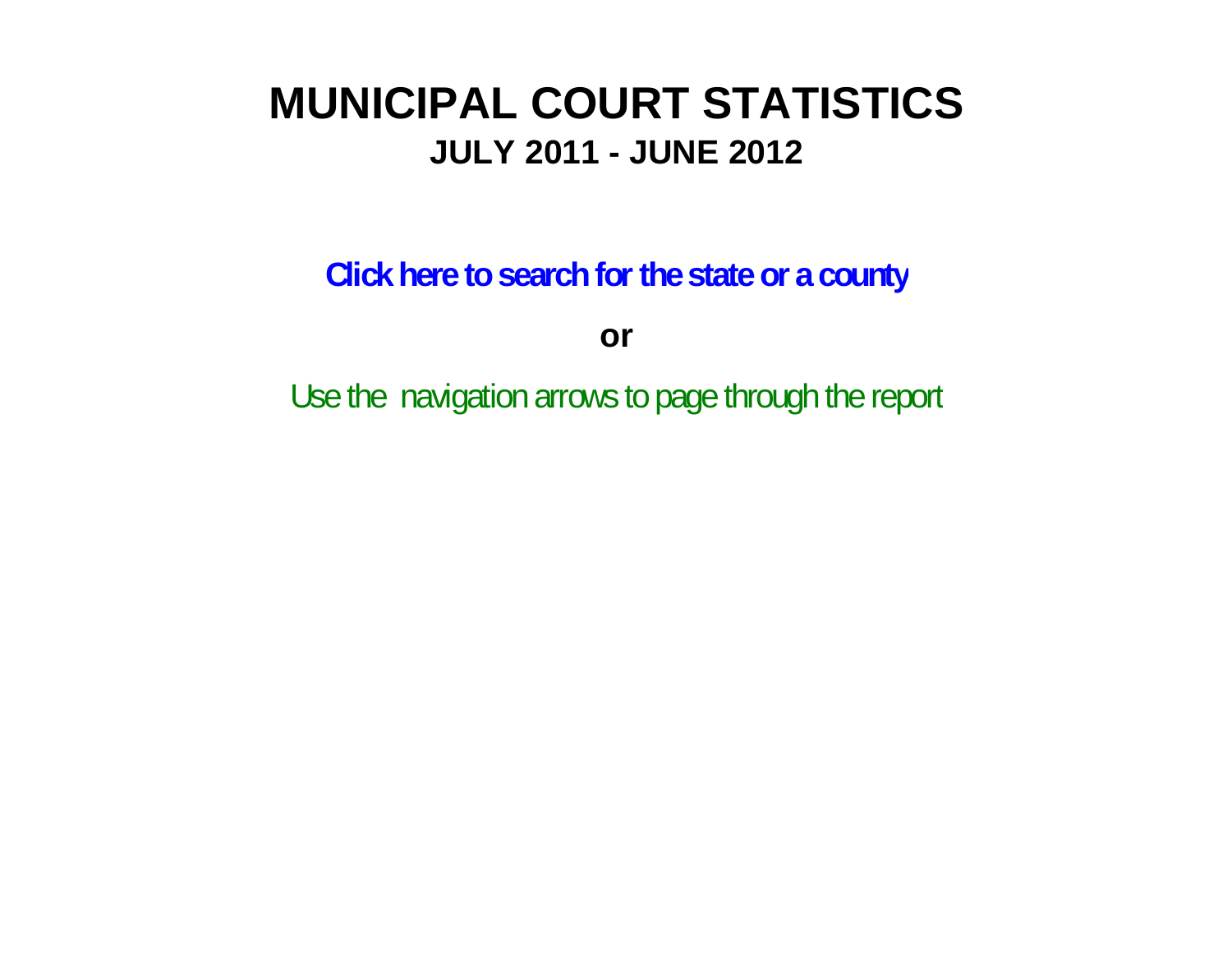## **MUNICIPAL COURT STATISTICS JULY 2011 - JUNE 2012 STATE**

|                                  |                    | D.P. &    | Other           | <b>Criminal</b> |        | <b>Traffic</b> |                | <b>Traffic</b> | Grand        |
|----------------------------------|--------------------|-----------|-----------------|-----------------|--------|----------------|----------------|----------------|--------------|
|                                  | <b>Indictables</b> | P.D.P.    | <b>Criminal</b> | <b>Total</b>    | D.W.I. | (moving)       | <b>Parking</b> | <b>Total</b>   | <b>Total</b> |
| Filings                          |                    |           |                 |                 |        |                |                |                |              |
| Jul 2010 - Jun 2011              | 195,062            | 427,397   | 243,540         | 865,999         | 35,803 | 2,689,128      | 2,458,133      | 5,183,064      | 6,049,063    |
| Jul 2011 - Jun 2012              | 198,914            | 426,719   | 219,381         | 845,014         | 35,063 | 2,764,573      | 2,485,204      | 5,284,840      | 6,129,854    |
| % Change                         | 2%                 | 0%        | $-10%$          | $-2%$           | $-2%$  | 3%             | $1\%$          | 2%             | 1%           |
| <b>Resolutions</b>               |                    |           |                 |                 |        |                |                |                |              |
| Jul 2010 - Jun 2011              | 190,864            | 363,087   | 279,101         | 833,052         | 35,088 | 2,689,619      | 2,483,790      | 5,208,497      | 6,041,549    |
| Jul 2011 - Jun 2012              | 194,595            | 364,763   | 253,215         | 812,573         | 35,253 | 2,746,287      | 2,530,948      | 5,312,488      | 6,125,061    |
| % Change                         | 2%                 | 0%        | $-9%$           | $-2%$           | 0%     | 2%             | 2%             | 2%             | 1%           |
| <b>Clearance</b>                 |                    |           |                 |                 |        |                |                |                |              |
| Jul 2010 - Jun 2011              | $-4,198$           | $-64,310$ | 35,561          | $-32,947$       | $-715$ | 491            | 25,657         | 25,433         | $-7,514$     |
| Jul 2011 - Jun 2012              | $-4,319$           | $-61,956$ | 33,834          | $-32,441$       | 190    | $-18,286$      | 45,744         | 27,648         | $-4,793$     |
| <b>Clearance Percent</b>         |                    |           |                 |                 |        |                |                |                |              |
| Jul 2010 - Jun 2011              | 98%                | 85%       | 115%            | 96%             | 98%    | 100%           | 101%           | 100%           | 100%         |
| Jul 2011 - Jun 2012              | 98%                | 85%       | 115%            | 96%             | 101%   | 99%            | 102%           | 101%           | 100%         |
| <b>Backlog</b>                   |                    |           |                 |                 |        |                |                |                |              |
| <b>June 2011</b>                 | 631                | 36,133    | 18,871          | 55,635          | 4,135  | 67,088         | 252,438        | 323,661        | 379,296      |
| June 2012                        | 540                | 39,261    | 20,740          | 60,541          | 4,429  | 72,069         | 215,200        | 291,698        | 352,239      |
| % Change                         | $-14%$             | 9%        | 10%             | 9%              | 7%     | 7%             | $-15%$         | $-10%$         | $-7%$        |
| <b>Backlog/100 Mthly Filings</b> |                    |           |                 |                 |        |                |                |                |              |
| <b>June 2011</b>                 | 4                  | 101       | 93              | 77              | 139    | 30             | 123            | 75             | 75           |
| June 2012                        | 3                  | 110       | 113             | 86              | 152    | 31             | 104            | 66             | 69           |
| % Change                         | $-16%$             | 9%        | 22%             | 12%             | 9%     | 4%             | $-16%$         | $-12%$         | $-8%$        |
| <b>Backlog Percent</b>           |                    |           |                 |                 |        |                |                |                |              |
| <b>June 2011</b>                 | 48%                | 54%       | 44%             | 50%             | 49%    | 23%            | 55%            | 43%            | 44%          |
| June 2012                        | 38%                | 55%       | 46%             | 52%             | 51%    | 23%            | 51%            | 39%            | 41%          |
| <b>Active Pending</b>            |                    |           |                 |                 |        |                |                |                |              |
| June 2011                        | 1,309              | 66,639    | 43,011          | 110,959         | 8,495  | 289,759        | 456,025        | 754,279        | 865,238      |
| June 2012                        | 1,413              | 70,833    | 44,920          | 117,166         | 8,763  | 309,777        | 420,642        | 739,182        | 856,348      |
| % Change                         | 8%                 | 6%        | 4%              | 6%              | 3%     | 7%             | $-8%$          | $-2%$          | $-1%$        |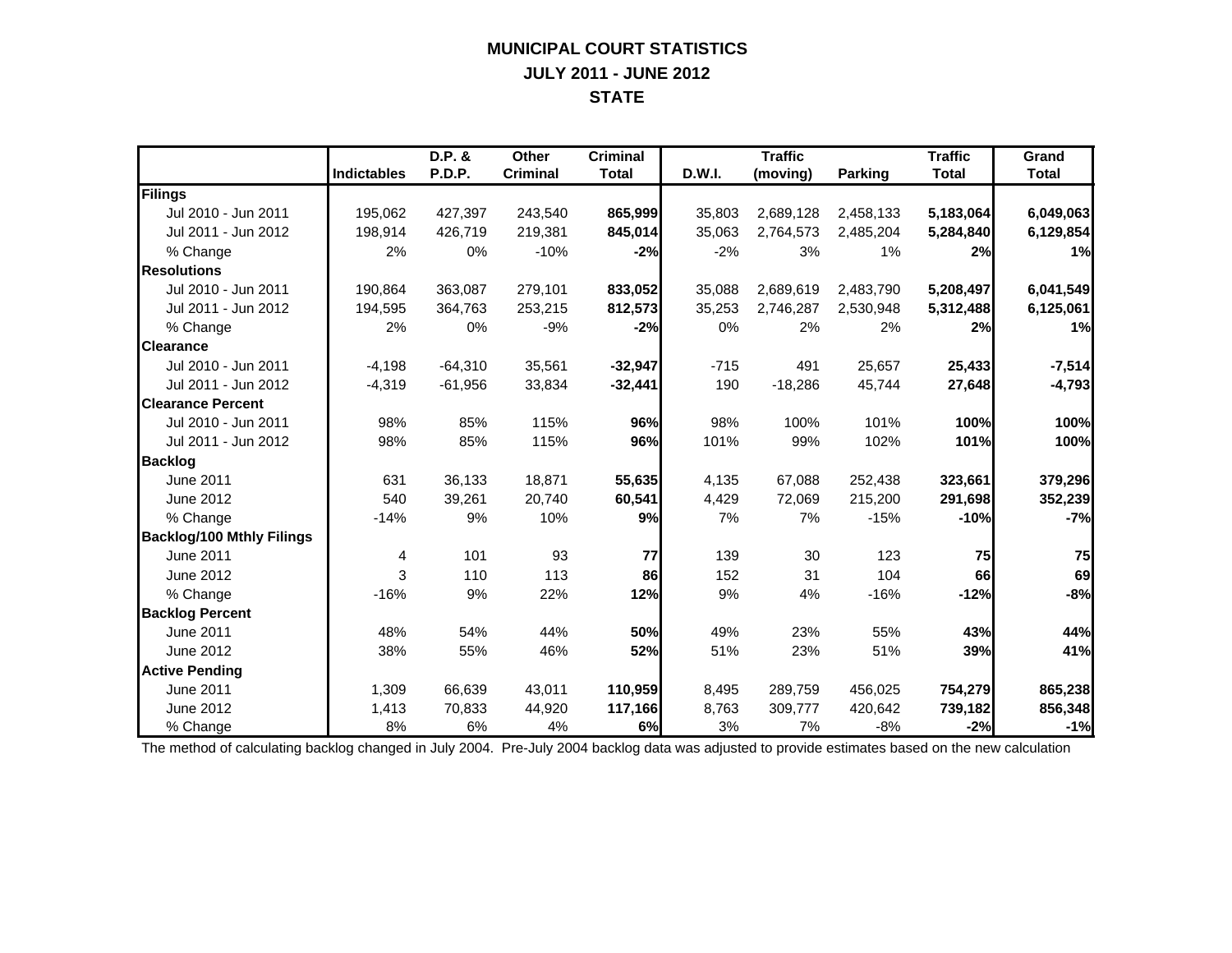### **MUNICIPAL COURT STATISTICSJULY 2011 - JUNE 2012 ATLANTIC COUNTY**

|                                  |                    | D.P. &        | Other           | <b>Criminal</b> |        | <b>Traffic</b> |                | <b>Traffic</b> | Grand        |
|----------------------------------|--------------------|---------------|-----------------|-----------------|--------|----------------|----------------|----------------|--------------|
|                                  | <b>Indictables</b> | <b>P.D.P.</b> | <b>Criminal</b> | <b>Total</b>    | D.W.I. | (moving)       | <b>Parking</b> | <b>Total</b>   | <b>Total</b> |
| Filings                          |                    |               |                 |                 |        |                |                |                |              |
| Jul 2010 - Jun 2011              | 11,098             | 21,522        | 5,488           | 38,108          | 2,272  | 80,520         | 25,544         | 108,336        | 146,444      |
| Jul 2011 - Jun 2012              | 11,475             | 21,228        | 5,602           | 38,305          | 2,143  | 75,769         | 25,667         | 103,579        | 141,884      |
| % Change                         | 3%                 | $-1%$         | 2%              | 1%              | $-6%$  | $-6%$          | 0%             | $-4%$          | $-3%$        |
| <b>Resolutions</b>               |                    |               |                 |                 |        |                |                |                |              |
| Jul 2010 - Jun 2011              | 10,862             | 21,262        | 5,436           | 37,560          | 2,158  | 81,381         | 25,711         | 109,250        | 146,810      |
| Jul 2011 - Jun 2012              | 11,348             | 21,030        | 5,347           | 37,725          | 2,232  | 75,589         | 25,418         | 103,239        | 140,964      |
| % Change                         | 4%                 | $-1%$         | $-2%$           | 0%              | 3%     | $-7%$          | $-1%$          | $-6%$          | $-4%$        |
| <b>Clearance</b>                 |                    |               |                 |                 |        |                |                |                |              |
| Jul 2010 - Jun 2011              | $-236$             | $-260$        | $-52$           | $-548$          | $-114$ | 861            | 167            | 914            | 366          |
| Jul 2011 - Jun 2012              | $-127$             | $-198$        | $-255$          | $-580$          | 89     | $-180$         | $-249$         | $-340$         | $-920$       |
| <b>Clearance Percent</b>         |                    |               |                 |                 |        |                |                |                |              |
| Jul 2010 - Jun 2011              | 98%                | 99%           | 99%             | 99%             | 95%    | 101%           | 101%           | 101%           | 100%         |
| Jul 2011 - Jun 2012              | 99%                | 99%           | 95%             | 98%             | 104%   | 100%           | 99%            | 100%           | 99%          |
| <b>Backlog</b>                   |                    |               |                 |                 |        |                |                |                |              |
| <b>June 2011</b>                 | 27                 | 1,229         | 293             | 1,549           | 251    | 1,651          | 743            | 2,645          | 4,194        |
| June 2012                        | 9                  | 1,431         | 261             | 1,701           | 195    | 1,632          | 871            | 2,698          | 4,399        |
| % Change                         | $-67%$             | 16%           | $-11%$          | 10%             | $-22%$ | $-1%$          | 17%            | 2%             | 5%           |
| <b>Backlog/100 Mthly Filings</b> |                    |               |                 |                 |        |                |                |                |              |
| <b>June 2011</b>                 | 3                  | 69            | 64              | 49              | 133    | 25             | 35             | 29             | 34           |
| June 2012                        | $\mathbf{1}$       | 81            | 56              | 53              | 109    | 26             | 41             | 31             | 37           |
| % Change                         | $-68%$             | 18%           | $-13%$          | 9%              | $-18%$ | 5%             | 17%            | 7%             | 8%           |
| <b>Backlog Percent</b>           |                    |               |                 |                 |        |                |                |                |              |
| June 2011                        | 35%                | 43%           | 38%             | 42%             | 48%    | 22%            | 30%            | 25%            | 29%          |
| June 2012                        | 17%                | 45%           | 32%             | 42%             | 42%    | 21%            | 34%            | 25%            | 30%          |
| <b>Active Pending</b>            |                    |               |                 |                 |        |                |                |                |              |
| <b>June 2011</b>                 | 78                 | 2,885         | 767             | 3,730           | 524    | 7,583          | 2,512          | 10,619         | 14,349       |
| June 2012                        | 52                 | 3,212         | 809             | 4,073           | 468    | 7,698          | 2,539          | 10,705         | 14,778       |
| % Change                         | $-33%$             | 11%           | 5%              | 9%              | $-11%$ | 2%             | 1%             | 1%             | 3%           |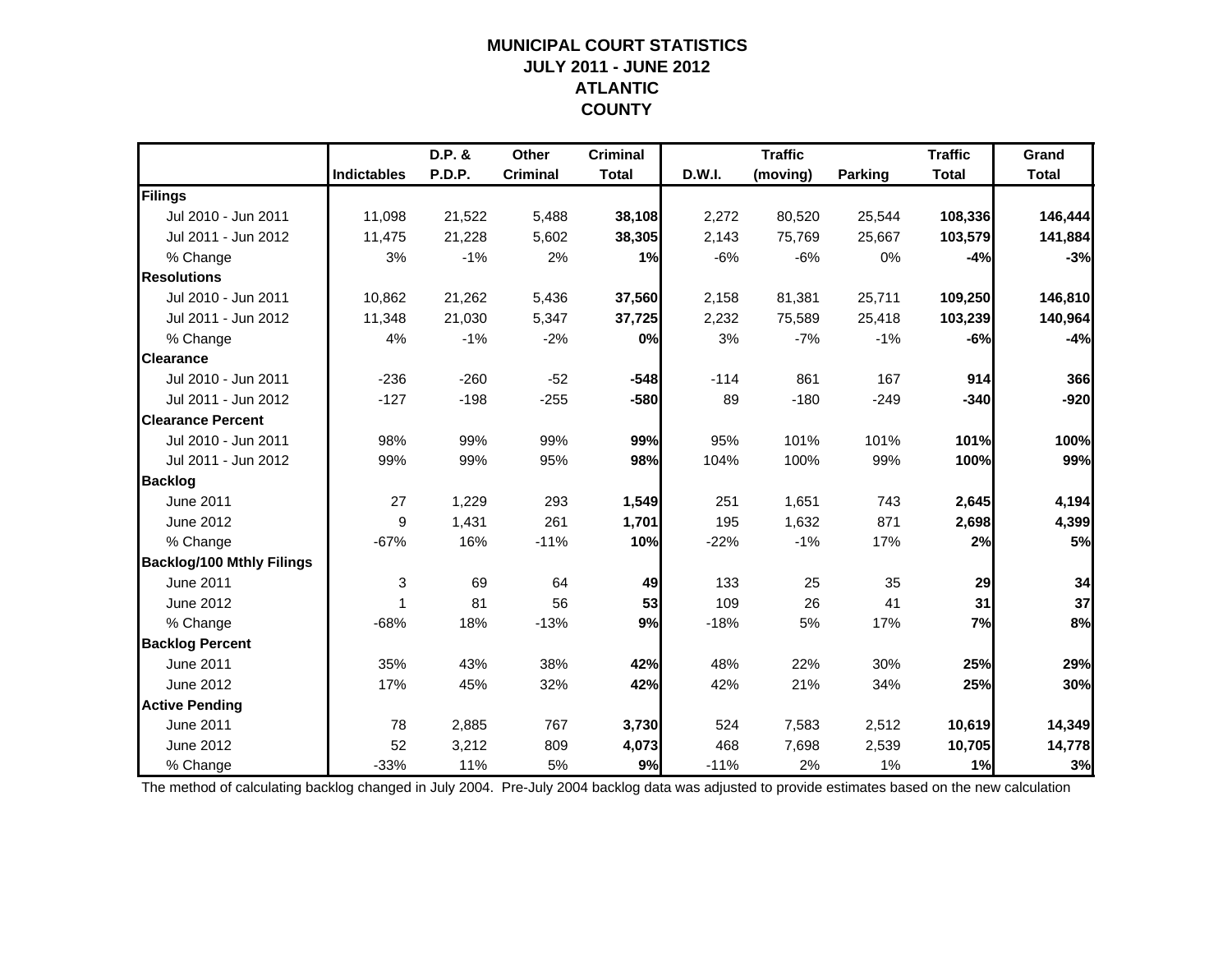### **MUNICIPAL COURT STATISTICSJULY 2011 - JUNE 2012 BERGEN COUNTY**

|                                  |                    | D.P. &    | Other           | <b>Criminal</b> |               | <b>Traffic</b> |         | <b>Traffic</b> | Grand        |
|----------------------------------|--------------------|-----------|-----------------|-----------------|---------------|----------------|---------|----------------|--------------|
|                                  | <b>Indictables</b> | P.D.P.    | <b>Criminal</b> | <b>Total</b>    | <b>D.W.I.</b> | (moving)       | Parking | <b>Total</b>   | <b>Total</b> |
| Filings                          |                    |           |                 |                 |               |                |         |                |              |
| Jul 2010 - Jun 2011              | 11,369             | 37,794    | 15,194          | 64,357          | 3,234         | 296,196        | 255,385 | 554,815        | 619,172      |
| Jul 2011 - Jun 2012              | 11,228             | 42,285    | 12,228          | 65,741          | 3,275         | 304,544        | 244,254 | 552,073        | 617,814      |
| % Change                         | $-1%$              | 12%       | $-20%$          | 2%              | 1%            | 3%             | $-4%$   | 0%             | 0%           |
| <b>Resolutions</b>               |                    |           |                 |                 |               |                |         |                |              |
| Jul 2010 - Jun 2011              | 11,008             | 22,308    | 15,596          | 48,912          | 3,164         | 295,751        | 257,319 | 556,234        | 605,146      |
| Jul 2011 - Jun 2012              | 10.778             | 25,212    | 12,887          | 48,877          | 3,276         | 306,922        | 245,843 | 556,041        | 604,918      |
| % Change                         | $-2%$              | 13%       | $-17%$          | 0%              | 4%            | 4%             | $-4%$   | 0%             | 0%           |
| <b>Clearance</b>                 |                    |           |                 |                 |               |                |         |                |              |
| Jul 2010 - Jun 2011              | $-361$             | $-15,486$ | 402             | $-15,445$       | $-70$         | $-445$         | 1,934   | 1,419          | $-14,026$    |
| Jul 2011 - Jun 2012              | $-450$             | $-17,073$ | 659             | $-16,864$       | 1             | 2,378          | 1,589   | 3,968          | $-12,896$    |
| <b>Clearance Percent</b>         |                    |           |                 |                 |               |                |         |                |              |
| Jul 2010 - Jun 2011              | 97%                | 59%       | 103%            | 76%             | 98%           | 100%           | 101%    | 100%           | 98%          |
| Jul 2011 - Jun 2012              | 96%                | 60%       | 105%            | 74%             | 100%          | 101%           | 101%    | 101%           | 98%          |
| <b>Backlog</b>                   |                    |           |                 |                 |               |                |         |                |              |
| June 2011                        | 126                | 4,569     | 1,694           | 6,389           | 389           | 10,787         | 18,515  | 29,691         | 36,080       |
| June 2012                        | 106                | 5,104     | 1,458           | 6,668           | 488           | 11,491         | 13,993  | 25,972         | 32,640       |
| % Change                         | $-16%$             | 12%       | $-14%$          | 4%              | 25%           | 7%             | $-24%$  | $-13%$         | $-10%$       |
| <b>Backlog/100 Mthly Filings</b> |                    |           |                 |                 |               |                |         |                |              |
| June 2011                        | 13                 | 145       | 134             | 119             | 144           | 44             | 87      | 64             | 70           |
| June 2012                        | 11                 | 145       | 143             | 122             | 179           | 45             | 69      | 56             | 63           |
| % Change                         | $-15%$             | 0%        | 7%              | 2%              | 24%           | 4%             | $-21%$  | $-12%$         | $-9%$        |
| <b>Backlog Percent</b>           |                    |           |                 |                 |               |                |         |                |              |
| <b>June 2011</b>                 | 59%                | 68%       | 62%             | 66%             | 46%           | 28%            | 52%     | 39%            | 42%          |
| June 2012                        | 56%                | 70%       | 55%             | 66%             | 53%           | 31%            | 45%     | 38%            | 41%          |
| <b>Active Pending</b>            |                    |           |                 |                 |               |                |         |                |              |
| <b>June 2011</b>                 | 212                | 6,764     | 2,718           | 9,694           | 845           | 38,992         | 35,549  | 75,386         | 85,080       |
| June 2012                        | 188                | 7,285     | 2,652           | 10,125          | 921           | 36,819         | 31,351  | 69,091         | 79,216       |
| % Change                         | $-11%$             | 8%        | $-2%$           | 4%              | 9%            | $-6%$          | $-12%$  | $-8%$          | $-7%$        |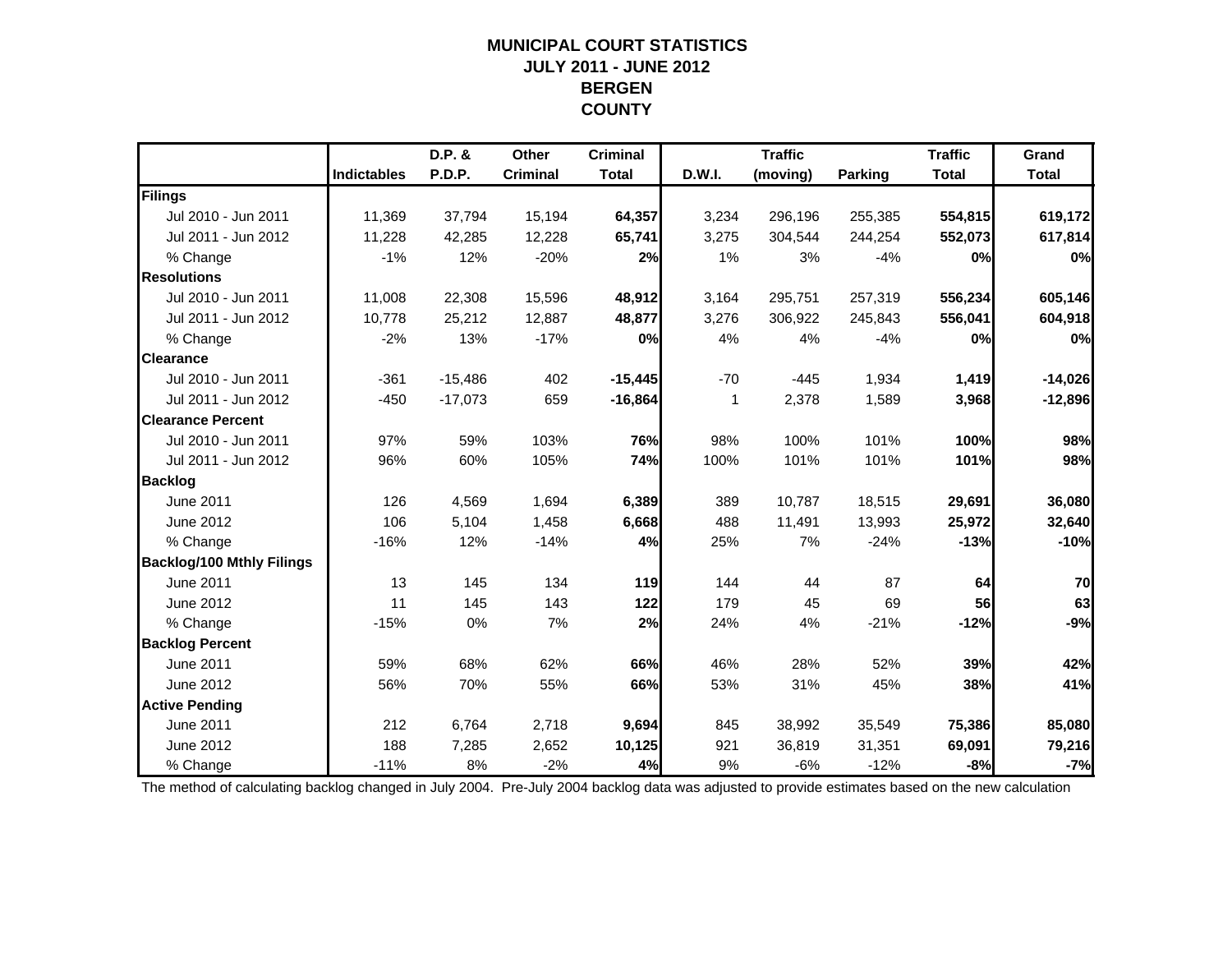### **MUNICIPAL COURT STATISTICSJULY 2011 - JUNE 2012 BURLINGTON COUNTY**

|                                  |                    | D.P. &   | Other           | <b>Criminal</b> |        | <b>Traffic</b> |         | <b>Traffic</b> | Grand        |
|----------------------------------|--------------------|----------|-----------------|-----------------|--------|----------------|---------|----------------|--------------|
|                                  | <b>Indictables</b> | P.D.P.   | <b>Criminal</b> | <b>Total</b>    | D.W.I. | (moving)       | Parking | <b>Total</b>   | <b>Total</b> |
| Filings                          |                    |          |                 |                 |        |                |         |                |              |
| Jul 2010 - Jun 2011              | 7,643              | 18,689   | 8,240           | 34,572          | 2,356  | 157,143        | 7,244   | 166,743        | 201,315      |
| Jul 2011 - Jun 2012              | 8,338              | 19,713   | 8,564           | 36,615          | 2,175  | 151,523        | 8,380   | 162,078        | 198,693      |
| % Change                         | 9%                 | 5%       | 4%              | 6%              | $-8%$  | $-4%$          | 16%     | $-3%$          | $-1%$        |
| <b>Resolutions</b>               |                    |          |                 |                 |        |                |         |                |              |
| Jul 2010 - Jun 2011              | 7,670              | 17,581   | 9,026           | 34,277          | 2,320  | 157,188        | 7,244   | 166,752        | 201,029      |
| Jul 2011 - Jun 2012              | 8,243              | 18,867   | 9,239           | 36,349          | 2,196  | 150,731        | 7,999   | 160,926        | 197,275      |
| % Change                         | 7%                 | 7%       | 2%              | 6%              | $-5%$  | $-4%$          | 10%     | $-3%$          | $-2%$        |
| <b>Clearance</b>                 |                    |          |                 |                 |        |                |         |                |              |
| Jul 2010 - Jun 2011              | 27                 | $-1,108$ | 786             | $-295$          | $-36$  | 45             | 0       | 9              | $-286$       |
| Jul 2011 - Jun 2012              | $-95$              | $-846$   | 675             | $-266$          | 21     | $-792$         | $-381$  | $-1,152$       | $-1,418$     |
| <b>Clearance Percent</b>         |                    |          |                 |                 |        |                |         |                |              |
| Jul 2010 - Jun 2011              | 100%               | 94%      | 110%            | 99%             | 98%    | 100%           | 100%    | 100%           | 100%         |
| Jul 2011 - Jun 2012              | 99%                | 96%      | 108%            | 99%             | 101%   | 99%            | 95%     | 99%            | 99%          |
| <b>Backlog</b>                   |                    |          |                 |                 |        |                |         |                |              |
| June 2011                        | $\mathbf 0$        | 1,298    | 533             | 1,831           | 261    | 2,685          | 377     | 3,323          | 5,154        |
| June 2012                        | 0                  | 1,779    | 1,155           | 2,934           | 243    | 3,152          | 493     | 3,888          | 6,822        |
| % Change                         |                    | 37%      | 117%            | 60%             | $-7%$  | 17%            | 31%     | 17%            | 32%          |
| <b>Backlog/100 Mthly Filings</b> |                    |          |                 |                 |        |                |         |                |              |
| June 2011                        | $\mathbf 0$        | 83       | 78              | 64              | 133    | 21             | 62      | 24             | 31           |
| June 2012                        | $\mathbf 0$        | 108      | 162             | 96              | 134    | 25             | 71      | 29             | 41           |
| % Change                         | - -                | 30%      | 108%            | 51%             | 1%     | 22%            | 13%     | 20%            | 34%          |
| <b>Backlog Percent</b>           |                    |          |                 |                 |        |                |         |                |              |
| <b>June 2011</b>                 | 0%                 | 42%      | 34%             | 39%             | 49%    | 18%            | 41%     | 21%            | 25%          |
| June 2012                        | 0%                 | 49%      | 45%             | 47%             | 45%    | 21%            | 38%     | 23%            | 29%          |
| <b>Active Pending</b>            |                    |          |                 |                 |        |                |         |                |              |
| <b>June 2011</b>                 | 15                 | 3,062    | 1,569           | 4,646           | 538    | 14,752         | 917     | 16,207         | 20,853       |
| June 2012                        | 18                 | 3,598    | 2,582           | 6,198           | 540    | 15,363         | 1,281   | 17,184         | 23,382       |
| % Change                         | 20%                | 18%      | 65%             | 33%             | 0%     | 4%             | 40%     | 6%             | 12%          |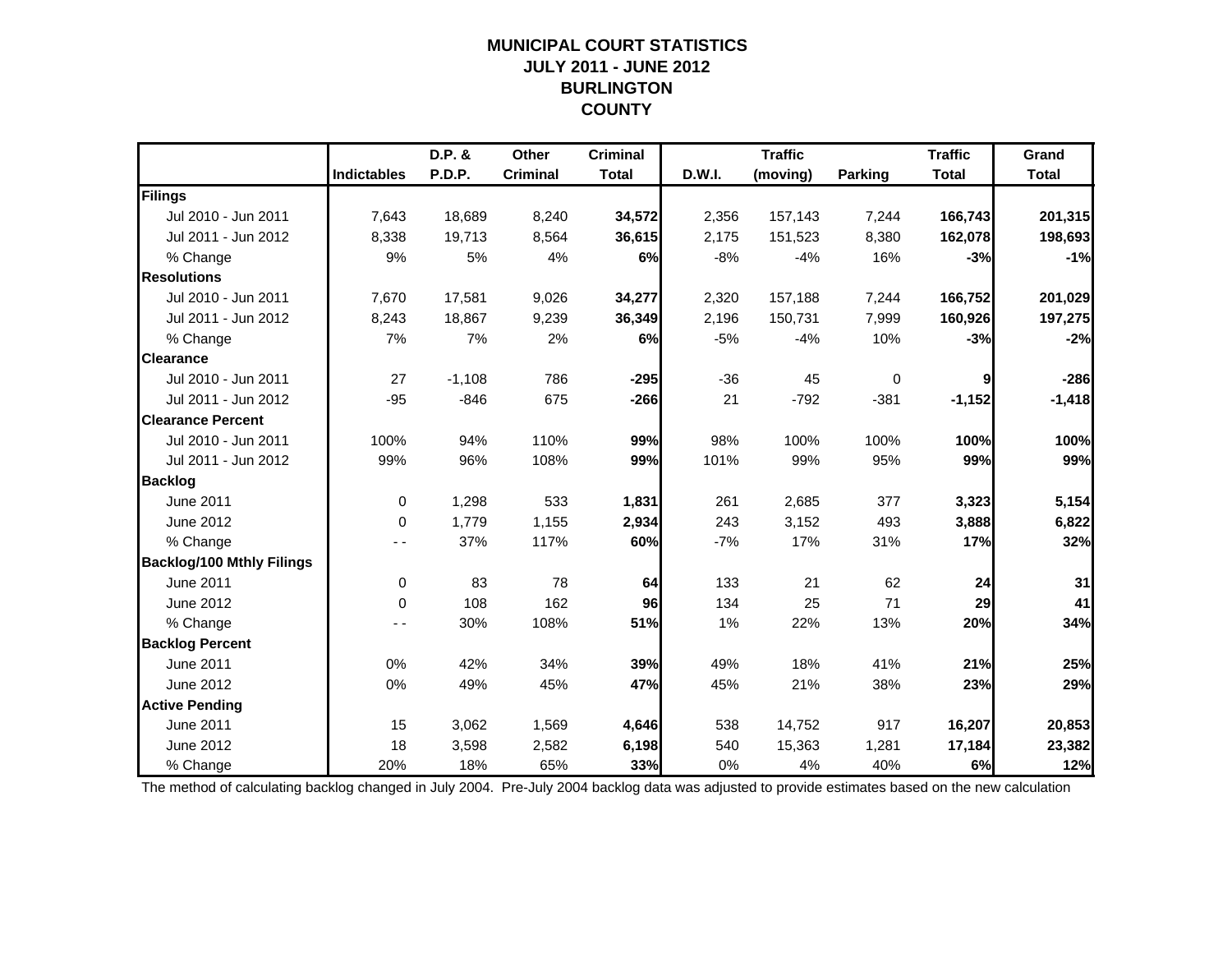#### **MUNICIPAL COURT STATISTICSJULY 2011 - JUNE 2012 CAMDEN COUNTY**

|                                                                                                |                    | D.P. &   | Other           | <b>Criminal</b> |        | <b>Traffic</b> |                | <b>Traffic</b> | Grand        |
|------------------------------------------------------------------------------------------------|--------------------|----------|-----------------|-----------------|--------|----------------|----------------|----------------|--------------|
|                                                                                                | <b>Indictables</b> | P.D.P.   | <b>Criminal</b> | <b>Total</b>    | D.W.I. | (moving)       | <b>Parking</b> | <b>Total</b>   | <b>Total</b> |
| Filings                                                                                        |                    |          |                 |                 |        |                |                |                |              |
| Jul 2010 - Jun 2011                                                                            | 18,234             | 40,870   | 16,392          | 75,496          | 3,207  | 206,412        | 62,166         | 271,785        | 347,281      |
| Jul 2011 - Jun 2012                                                                            | 18,575             | 42,393   | 16,693          | 77,661          | 3,068  | 222,413        | 82,846         | 308,327        | 385,988      |
| % Change                                                                                       | 2%                 | 4%       | 2%              | 3%              | $-4%$  | 8%             | 33%            | 13%            | 11%          |
| <b>Resolutions</b>                                                                             |                    |          |                 |                 |        |                |                |                |              |
| Jul 2010 - Jun 2011                                                                            | 17.622             | 38,241   | 20,177          | 76,040          | 3,041  | 201,113        | 59,148         | 263,302        | 339,342      |
| Jul 2011 - Jun 2012                                                                            | 18,083             | 40,087   | 19,447          | 77,617          | 3,071  | 220,740        | 79,660         | 303,471        | 381,088      |
| % Change                                                                                       | 3%                 | 5%       | $-4%$           | 2%              | 1%     | 10%            | 35%            | 15%            | 12%          |
| <b>Clearance</b>                                                                               |                    |          |                 |                 |        |                |                |                |              |
| Jul 2010 - Jun 2011                                                                            | $-612$             | $-2,629$ | 3,785           | 544             | $-166$ | $-5,299$       | $-3,018$       | $-8,483$       | $-7,939$     |
| Jul 2011 - Jun 2012                                                                            | $-492$             | $-2,306$ | 2,754           | $-44$           | 3      | $-1,673$       | $-3,186$       | $-4,856$       | $-4,900$     |
| <b>Clearance Percent</b>                                                                       |                    |          |                 |                 |        |                |                |                |              |
| Jul 2010 - Jun 2011                                                                            | 97%                | 94%      | 123%            | 101%            | 95%    | 97%            | 95%            | 97%            | 98%          |
| Jul 2011 - Jun 2012                                                                            | 97%                | 95%      | 116%            | 100%            | 100%   | 99%            | 96%            | 98%            | 99%          |
| <b>Backlog</b>                                                                                 |                    |          |                 |                 |        |                |                |                |              |
| June 2011                                                                                      | 99                 | 2,764    | 1,904           | 4,767           | 397    | 4,713          | 3,710          | 8,820          | 13,587       |
| June 2012                                                                                      | 100                | 3,653    | 2,291           | 6,044           | 453    | 6,023          | 5,166          | 11,642         | 17,686       |
| % Change                                                                                       | 1%                 | 32%      | 20%             | 27%             | 14%    | 28%            | 39%            | 32%            | 30%          |
| <b>Backlog/100 Mthly Filings</b>                                                               |                    |          |                 |                 |        |                |                |                |              |
| June 2011                                                                                      | $\overline{7}$     | 81       | 139             | 76              | 149    | 27             | 72             | 39             | 47           |
| June 2012                                                                                      | 6                  | 103      | 165             | 93              | 177    | 32             | 75             | 45             | 55           |
| % Change                                                                                       | $-1%$              | 27%      | 18%             | 23%             | 19%    | 19%            | 4%             | 16%            | 17%          |
| <b>Backlog Percent</b>                                                                         |                    |          |                 |                 |        |                |                |                |              |
| June 2011                                                                                      | 63%                | 48%      | 48%             | 48%             | 53%    | 21%            | 32%            | 25%            | 30%          |
| June 2012                                                                                      | 62%                | 53%      | 48%             | 51%             | 56%    | 24%            | 39%            | 30%            | 35%          |
| <b>Active Pending</b>                                                                          |                    |          |                 |                 |        |                |                |                |              |
| June 2011                                                                                      | 157                | 5,747    | 3,975           | 9,879           | 755    | 22,879         | 11,677         | 35,311         | 45,190       |
| June 2012                                                                                      | 162                | 6,874    | 4,734           | 11,770          | 815    | 25,264         | 13,079         | 39,158         | 50,928       |
| % Change                                                                                       | 3%                 | 20%      | 19%             | 19%             | 8%     | 10%            | 12%            | 11%            | 13%          |
| Note: Camden DWI backlog includes 11 charges in Pennsauken that are involved in Alcotest test. |                    |          |                 |                 |        |                |                |                |              |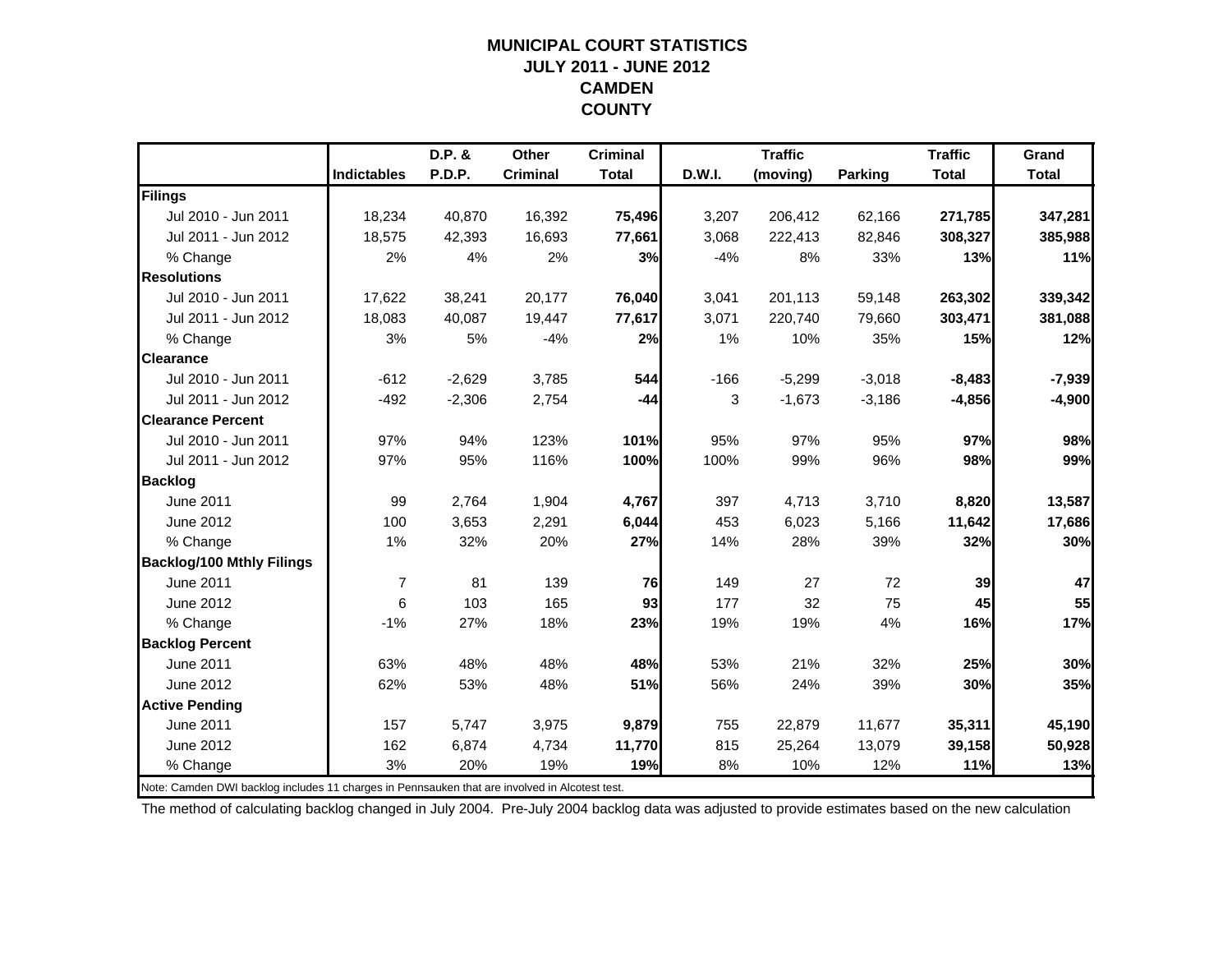### **MUNICIPAL COURT STATISTICSJULY 2011 - JUNE 2012 CAPE MAY COUNTY**

|                                  |                    | D.P. &   | Other           | <b>Criminal</b> |        | <b>Traffic</b> |                | <b>Traffic</b> | Grand        |
|----------------------------------|--------------------|----------|-----------------|-----------------|--------|----------------|----------------|----------------|--------------|
|                                  | <b>Indictables</b> | P.D.P.   | <b>Criminal</b> | <b>Total</b>    | D.W.I. | (moving)       | <b>Parking</b> | <b>Total</b>   | <b>Total</b> |
| Filings                          |                    |          |                 |                 |        |                |                |                |              |
| Jul 2010 - Jun 2011              | 3,468              | 7,143    | 6,336           | 16,947          | 866    | 27,649         | 43,566         | 72,081         | 89,028       |
| Jul 2011 - Jun 2012              | 3,924              | 7,367    | 6,067           | 17,358          | 739    | 26,478         | 45,688         | 72,905         | 90,263       |
| % Change                         | 13%                | 3%       | $-4%$           | 2%              | $-15%$ | $-4%$          | 5%             | 1%             | 1%           |
| <b>Resolutions</b>               |                    |          |                 |                 |        |                |                |                |              |
| Jul 2010 - Jun 2011              | 3,421              | 5,787    | 6,868           | 16,076          | 799    | 27,507         | 43,315         | 71,621         | 87,697       |
| Jul 2011 - Jun 2012              | 3,854              | 6,196    | 7,350           | 17,400          | 787    | 26,671         | 47,306         | 74,764         | 92,164       |
| % Change                         | 13%                | 7%       | 7%              | 8%              | $-2%$  | $-3%$          | 9%             | 4%             | 5%           |
| <b>Clearance</b>                 |                    |          |                 |                 |        |                |                |                |              |
| Jul 2010 - Jun 2011              | $-47$              | $-1,356$ | 532             | $-871$          | $-67$  | $-142$         | $-251$         | $-460$         | $-1,331$     |
| Jul 2011 - Jun 2012              | $-70$              | $-1,171$ | 1,283           | 42              | 48     | 193            | 1,618          | 1,859          | 1,901        |
| <b>Clearance Percent</b>         |                    |          |                 |                 |        |                |                |                |              |
| Jul 2010 - Jun 2011              | 99%                | 81%      | 108%            | 95%             | 92%    | 99%            | 99%            | 99%            | 99%          |
| Jul 2011 - Jun 2012              | 98%                | 84%      | 121%            | 100%            | 106%   | 101%           | 104%           | 103%           | 102%         |
| <b>Backlog</b>                   |                    |          |                 |                 |        |                |                |                |              |
| <b>June 2011</b>                 | $\mathbf 0$        | 230      | 72              | 302             | 63     | 431            | 3,202          | 3,696          | 3,998        |
| June 2012                        | $\Omega$           | 302      | 113             | 415             | 82     | 599            | 2,546          | 3,227          | 3,642        |
| % Change                         |                    | 31%      | 57%             | 37%             | 30%    | 39%            | $-20%$         | $-13%$         | $-9%$        |
| <b>Backlog/100 Mthly Filings</b> |                    |          |                 |                 |        |                |                |                |              |
| June 2011                        | $\mathbf 0$        | 39       | 14              | 21              | 87     | 19             | 88             | 62             | 54           |
| June 2012                        | $\mathbf 0$        | 49       | 22              | 29              | 133    | 27             | 67             | 53             | 48           |
| % Change                         | - -                | 27%      | 64%             | 34%             | 53%    | 45%            | $-24%$         | $-14%$         | $-10%$       |
| <b>Backlog Percent</b>           |                    |          |                 |                 |        |                |                |                |              |
| June 2011                        | 0%                 | 23%      | 6%              | 14%             | 27%    | 13%            | 37%            | 30%            | 28%          |
| June 2012                        | 0%                 | 32%      | 15%             | 24%             | 43%    | 19%            | 26%            | 25%            | 25%          |
| <b>Active Pending</b>            |                    |          |                 |                 |        |                |                |                |              |
| <b>June 2011</b>                 | 16                 | 1,011    | 1,121           | 2,148           | 232    | 3,285          | 8,727          | 12,244         | 14,392       |
| June 2012                        | 15                 | 947      | 735             | 1,697           | 191    | 3,134          | 9,649          | 12,974         | 14,671       |
| % Change                         | $-6%$              | $-6%$    | $-34%$          | $-21%$          | $-18%$ | $-5%$          | 11%            | 6%             | 2%           |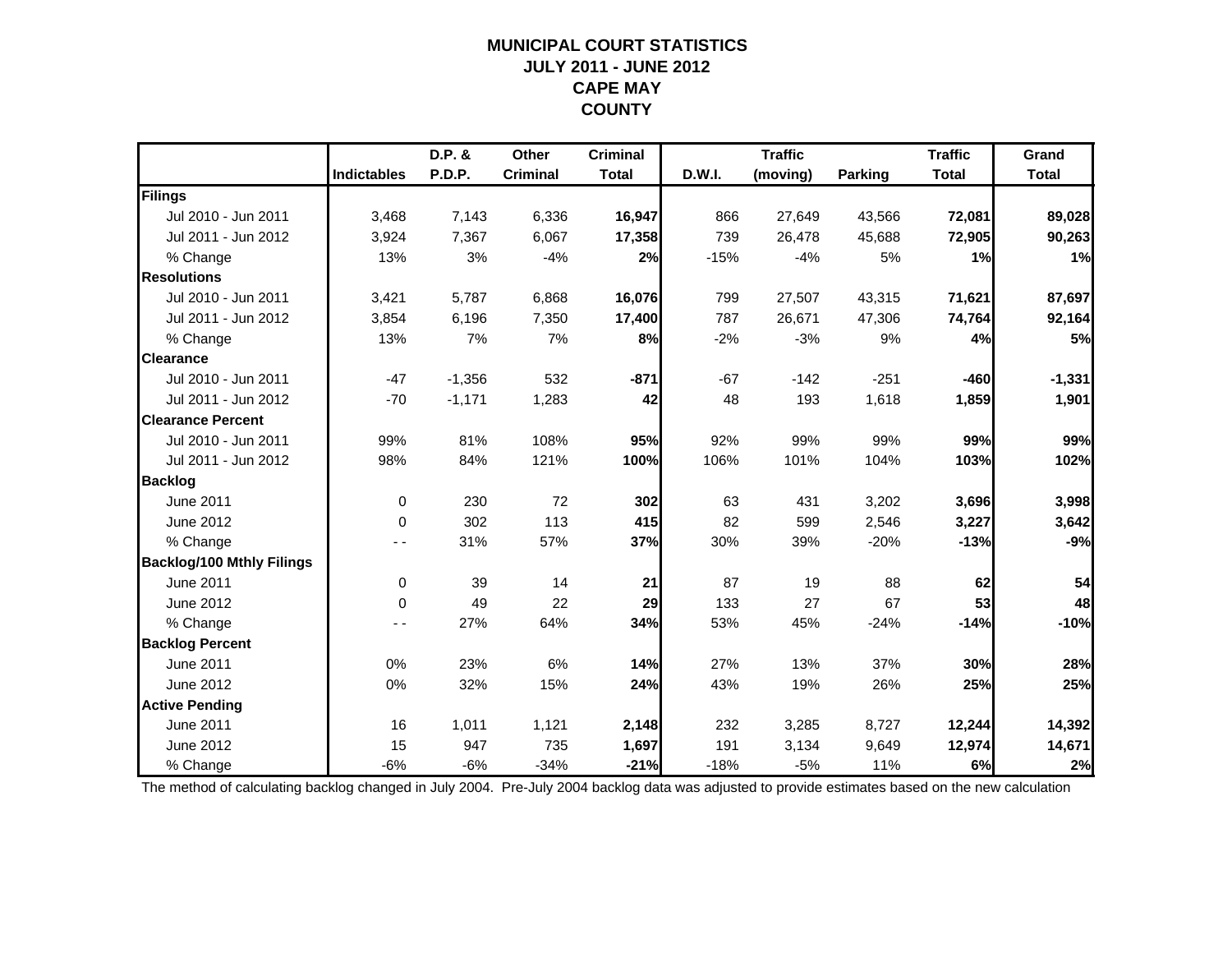### **MUNICIPAL COURT STATISTICSJULY 2011 - JUNE 2012 CUMBERLAND COUNTY**

|                                  |                    | D.P. &        | Other           | <b>Criminal</b> |               | <b>Traffic</b> |                | <b>Traffic</b> | Grand        |
|----------------------------------|--------------------|---------------|-----------------|-----------------|---------------|----------------|----------------|----------------|--------------|
|                                  | <b>Indictables</b> | <b>P.D.P.</b> | <b>Criminal</b> | <b>Total</b>    | <b>D.W.I.</b> | (moving)       | <b>Parking</b> | <b>Total</b>   | <b>Total</b> |
| Filings                          |                    |               |                 |                 |               |                |                |                |              |
| Jul 2010 - Jun 2011              | 7,427              | 17,142        | 4,153           | 28,722          | 1,001         | 34,318         | 4,589          | 39,908         | 68,630       |
| Jul 2011 - Jun 2012              | 7,461              | 17,370        | 5,471           | 30,302          | 1,061         | 32,722         | 4,684          | 38,467         | 68,769       |
| % Change                         | 0%                 | 1%            | 32%             | 6%              | 6%            | $-5%$          | 2%             | $-4%$          | 0%           |
| <b>Resolutions</b>               |                    |               |                 |                 |               |                |                |                |              |
| Jul 2010 - Jun 2011              | 7,404              | 16,475        | 5,830           | 29,709          | 1,021         | 35,633         | 5,365          | 42,019         | 71,728       |
| Jul 2011 - Jun 2012              | 7,425              | 13,575        | 5,676           | 26,676          | 975           | 31,558         | 4,818          | 37,351         | 64,027       |
| % Change                         | 0%                 | $-18%$        | $-3%$           | $-10%$          | $-5%$         | $-11%$         | $-10%$         | $-11%$         | $-11%$       |
| <b>Clearance</b>                 |                    |               |                 |                 |               |                |                |                |              |
| Jul 2010 - Jun 2011              | $-23$              | $-667$        | 1,677           | 987             | 20            | 1,315          | 776            | 2,111          | 3,098        |
| Jul 2011 - Jun 2012              | $-36$              | $-3,795$      | 205             | $-3,626$        | $-86$         | $-1,164$       | 134            | $-1,116$       | $-4,742$     |
| <b>Clearance Percent</b>         |                    |               |                 |                 |               |                |                |                |              |
| Jul 2010 - Jun 2011              | 100%               | 96%           | 140%            | 103%            | 102%          | 104%           | 117%           | 105%           | 105%         |
| Jul 2011 - Jun 2012              | 100%               | 78%           | 104%            | 88%             | 92%           | 96%            | 103%           | 97%            | 93%          |
| <b>Backlog</b>                   |                    |               |                 |                 |               |                |                |                |              |
| June 2011                        | $\mathbf 1$        | 685           | 812             | 1,498           | 72            | 1,029          | 466            | 1,567          | 3,065        |
| June 2012                        | 2                  | 785           | 1,386           | 2,173           | 103           | 1,110          | 183            | 1,396          | 3,569        |
| % Change                         | 100%               | 15%           | 71%             | 45%             | 43%           | 8%             | $-61%$         | $-11%$         | 16%          |
| <b>Backlog/100 Mthly Filings</b> |                    |               |                 |                 |               |                |                |                |              |
| June 2011                        | 0                  | 48            | 235             | 63              | 86            | 36             | 122            | 47             | 54           |
| June 2012                        | $\Omega$           | 54            | 304             | 86              | 116           | 41             | 47             | 44             | 62           |
| % Change                         | 99%                | 13%           | 30%             | 37%             | 35%           | 13%            | $-62%$         | $-8%$          | 16%          |
| <b>Backlog Percent</b>           |                    |               |                 |                 |               |                |                |                |              |
| <b>June 2011</b>                 | 4%                 | 40%           | 71%             | 52%             | 49%           | 32%            | 60%            | 38%            | 44%          |
| <b>June 2012</b>                 | 7%                 | 41%           | 75%             | 57%             | 44%           | 27%            | 29%            | 28%            | 41%          |
| <b>Active Pending</b>            |                    |               |                 |                 |               |                |                |                |              |
| <b>June 2011</b>                 | 24                 | 1,697         | 1,151           | 2,872           | 148           | 3,177          | 774            | 4,099          | 6,971        |
| June 2012                        | 30                 | 1,900         | 1,858           | 3,788           | 233           | 4,136          | 624            | 4,993          | 8,781        |
| % Change                         | 25%                | 12%           | 61%             | 32%             | 57%           | 30%            | $-19%$         | 22%            | 26%          |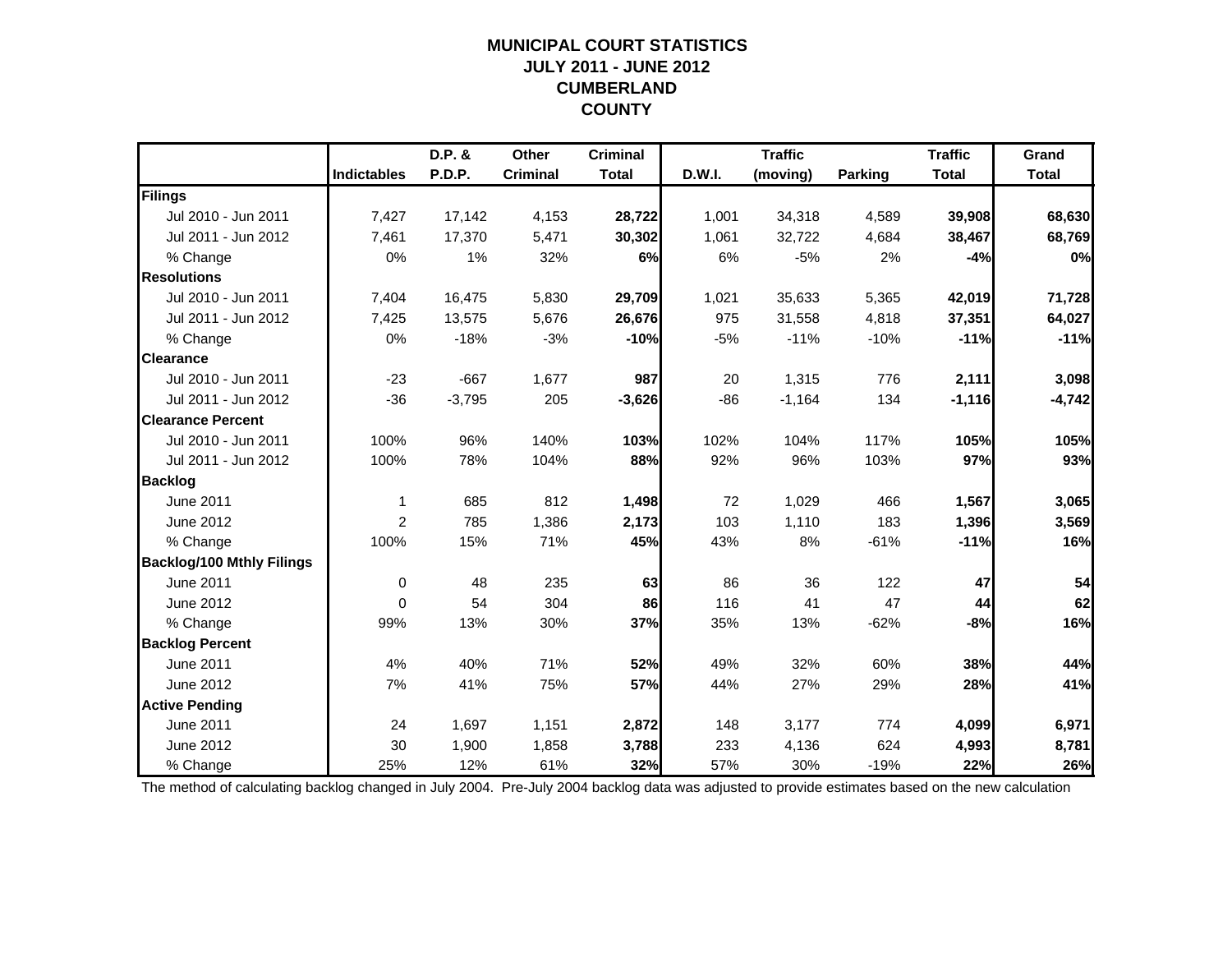### **MUNICIPAL COURT STATISTICSJULY 2011 - JUNE 2012 ESSEX COUNTY**

|                                  |                    | D.P. &   | Other           | <b>Criminal</b> |        | <b>Traffic</b> |                | <b>Traffic</b> | Grand        |
|----------------------------------|--------------------|----------|-----------------|-----------------|--------|----------------|----------------|----------------|--------------|
|                                  | <b>Indictables</b> | P.D.P.   | <b>Criminal</b> | <b>Total</b>    | D.W.I. | (moving)       | <b>Parking</b> | <b>Total</b>   | <b>Total</b> |
| Filings                          |                    |          |                 |                 |        |                |                |                |              |
| Jul 2010 - Jun 2011              | 27,117             | 63,474   | 49,137          | 139,728         | 1,430  | 323,780        | 501,183        | 826,393        | 966,121      |
| Jul 2011 - Jun 2012              | 25,924             | 52,504   | 39,480          | 117,908         | 1,368  | 308,913        | 525,746        | 836,027        | 953,935      |
| % Change                         | $-4%$              | $-17%$   | $-20%$          | $-16%$          | $-4%$  | $-5%$          | 5%             | 1%             | $-1%$        |
| <b>Resolutions</b>               |                    |          |                 |                 |        |                |                |                |              |
| Jul 2010 - Jun 2011              | 26,047             | 55,742   | 61,525          | 143,314         | 1,438  | 332,065        | 510,723        | 844,226        | 987,540      |
| Jul 2011 - Jun 2012              | 25,050             | 50,096   | 50,522          | 125,668         | 1,413  | 308,094        | 530,977        | 840,484        | 966,152      |
| % Change                         | $-4%$              | $-10%$   | $-18%$          | $-12%$          | $-2%$  | $-7%$          | 4%             | 0%             | $-2%$        |
| <b>Clearance</b>                 |                    |          |                 |                 |        |                |                |                |              |
| Jul 2010 - Jun 2011              | $-1,070$           | $-7,732$ | 12,388          | 3,586           | 8      | 8,285          | 9,540          | 17,833         | 21,419       |
| Jul 2011 - Jun 2012              | $-874$             | $-2,408$ | 11,042          | 7,760           | 45     | $-819$         | 5,231          | 4,457          | 12,217       |
| <b>Clearance Percent</b>         |                    |          |                 |                 |        |                |                |                |              |
| Jul 2010 - Jun 2011              | 96%                | 88%      | 125%            | 103%            | 101%   | 103%           | 102%           | 102%           | 102%         |
| Jul 2011 - Jun 2012              | 97%                | 95%      | 128%            | 107%            | 103%   | 100%           | 101%           | 101%           | 101%         |
| <b>Backlog</b>                   |                    |          |                 |                 |        |                |                |                |              |
| June 2011                        | 84                 | 2,476    | 1,512           | 4,072           | 83     | 2,378          | 17,512         | 19,973         | 24,045       |
| June 2012                        | 35                 | 2,254    | 1,185           | 3,474           | 77     | 2,779          | 21,655         | 24,511         | 27,985       |
| % Change                         | $-58%$             | $-9%$    | $-22%$          | $-15%$          | $-7%$  | 17%            | 24%            | 23%            | 16%          |
| <b>Backlog/100 Mthly Filings</b> |                    |          |                 |                 |        |                |                |                |              |
| June 2011                        | 4                  | 47       | 37              | 35              | 70     | 9              | 42             | 29             | 30           |
| June 2012                        | 2                  | 52       | 36              | 35              | 68     | 11             | 49             | 35             | 35           |
| % Change                         | $-56%$             | 10%      | $-2%$           | 1%              | $-3%$  | 22%            | 18%            | 21%            | 18%          |
| <b>Backlog Percent</b>           |                    |          |                 |                 |        |                |                |                |              |
| <b>June 2011</b>                 | 41%                | 46%      | 34%             | 41%             | 35%    | 10%            | 30%            | 24%            | 26%          |
| June 2012                        | 20%                | 42%      | 26%             | 34%             | 35%    | 10%            | 33%            | 27%            | 27%          |
| <b>Active Pending</b>            |                    |          |                 |                 |        |                |                |                |              |
| <b>June 2011</b>                 | 206                | 5,366    | 4,460           | 10,032          | 239    | 24,495         | 58,025         | 82,759         | 92,791       |
| June 2012                        | 179                | 5,387    | 4,504           | 10,070          | 222    | 26,769         | 65,356         | 92,347         | 102,417      |
| % Change                         | $-13%$             | 0%       | 1%              | 0%              | $-7%$  | 9%             | 13%            | 12%            | 10%          |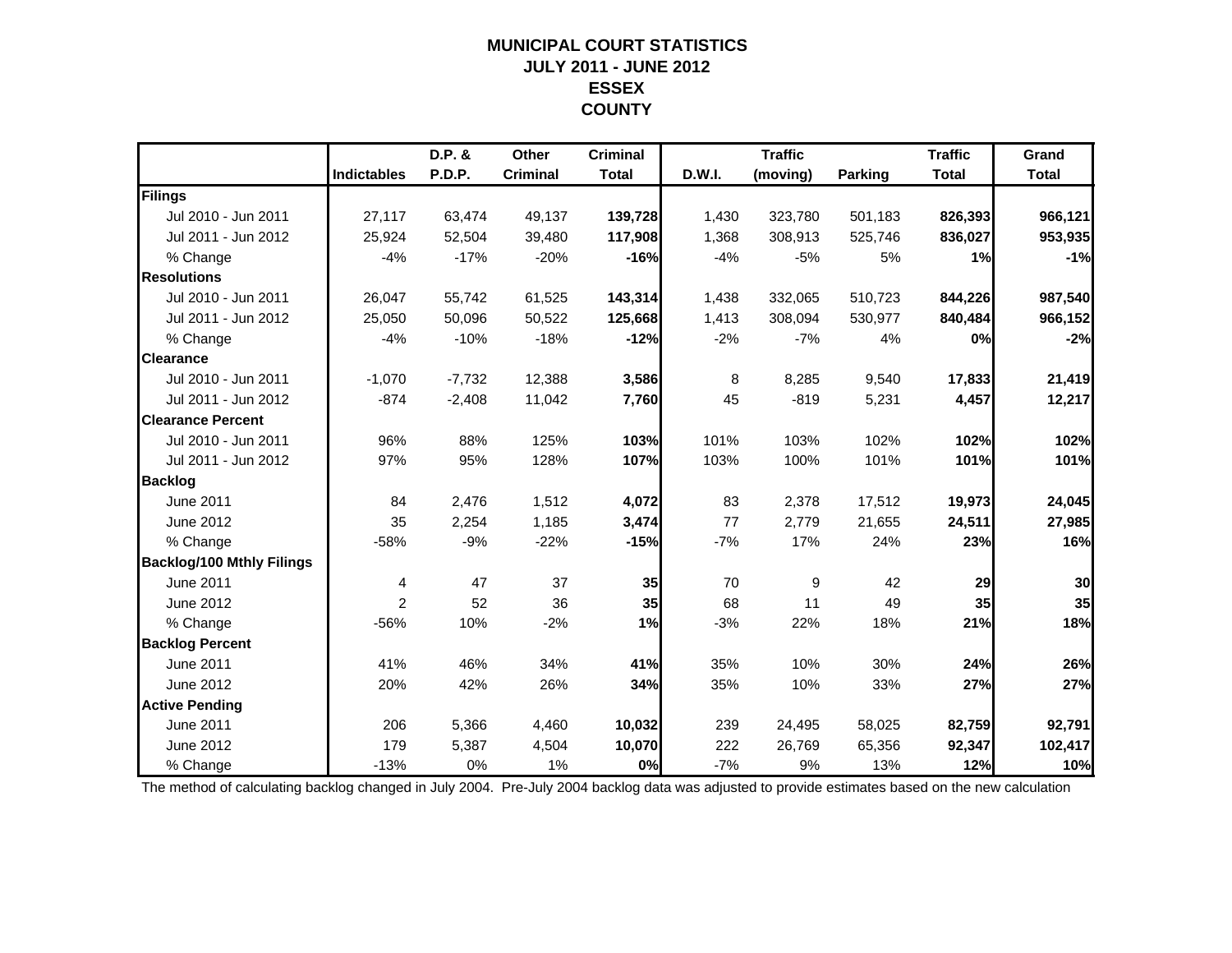### **MUNICIPAL COURT STATISTICSJULY 2011 - JUNE 2012 GLOUCESTER COUNTY**

|                                  |                    | D.P. &        | Other           | <b>Criminal</b> |        | <b>Traffic</b> |         | <b>Traffic</b> | Grand        |
|----------------------------------|--------------------|---------------|-----------------|-----------------|--------|----------------|---------|----------------|--------------|
|                                  | <b>Indictables</b> | <b>P.D.P.</b> | <b>Criminal</b> | <b>Total</b>    | D.W.I. | (moving)       | Parking | <b>Total</b>   | <b>Total</b> |
| Filings                          |                    |               |                 |                 |        |                |         |                |              |
| Jul 2010 - Jun 2011              | 6,925              | 21,792        | 7,640           | 36,357          | 1,425  | 117,704        | 9,498   | 128,627        | 164,984      |
| Jul 2011 - Jun 2012              | 7,185              | 22,746        | 6,671           | 36,602          | 1,371  | 115,159        | 8,514   | 125,044        | 161,646      |
| % Change                         | 4%                 | 4%            | $-13%$          | 1%              | $-4%$  | $-2%$          | $-10%$  | $-3%$          | $-2%$        |
| <b>Resolutions</b>               |                    |               |                 |                 |        |                |         |                |              |
| Jul 2010 - Jun 2011              | 6,855              | 20,910        | 10,038          | 37,803          | 1,448  | 119,491        | 9,556   | 130,495        | 168,298      |
| Jul 2011 - Jun 2012              | 7,137              | 22,919        | 9,587           | 39,643          | 1,348  | 115,691        | 8,884   | 125,923        | 165,566      |
| % Change                         | 4%                 | 10%           | $-4%$           | 5%              | $-7%$  | $-3%$          | $-7%$   | $-4%$          | $-2%$        |
| <b>Clearance</b>                 |                    |               |                 |                 |        |                |         |                |              |
| Jul 2010 - Jun 2011              | $-70$              | $-882$        | 2,398           | 1,446           | 23     | 1,787          | 58      | 1,868          | 3,314        |
| Jul 2011 - Jun 2012              | $-48$              | 173           | 2,916           | 3,041           | $-23$  | 532            | 370     | 879            | 3,920        |
| <b>Clearance Percent</b>         |                    |               |                 |                 |        |                |         |                |              |
| Jul 2010 - Jun 2011              | 99%                | 96%           | 131%            | 104%            | 102%   | 102%           | 101%    | 101%           | 102%         |
| Jul 2011 - Jun 2012              | 99%                | 101%          | 144%            | 108%            | 98%    | 100%           | 104%    | 101%           | 102%         |
| <b>Backlog</b>                   |                    |               |                 |                 |        |                |         |                |              |
| <b>June 2011</b>                 | 1                  | 1,617         | 475             | 2,093           | 166    | 2,860          | 1,127   | 4,153          | 6,246        |
| June 2012                        | 3                  | 1,658         | 525             | 2,186           | 186    | 3,346          | 764     | 4,296          | 6,482        |
| % Change                         | 200%               | 3%            | 11%             | 4%              | 12%    | 17%            | $-32%$  | 3%             | 4%           |
| <b>Backlog/100 Mthly Filings</b> |                    |               |                 |                 |        |                |         |                |              |
| June 2011                        | $\mathbf 0$        | 89            | 75              | 69              | 140    | 29             | 142     | 39             | 45           |
| June 2012                        | 1                  | 87            | 94              | 72              | 163    | 35             | 108     | 41             | 48           |
| % Change                         | 189%               | $-2%$         | 27%             | 4%              | 16%    | 20%            | $-24%$  | 6%             | 6%           |
| <b>Backlog Percent</b>           |                    |               |                 |                 |        |                |         |                |              |
| <b>June 2011</b>                 | 10%                | 49%           | 36%             | 45%             | 54%    | 22%            | 67%     | 27%            | 31%          |
| June 2012                        | 9%                 | 47%           | 47%             | 47%             | 54%    | 25%            | 62%     | 29%            | 33%          |
| <b>Active Pending</b>            |                    |               |                 |                 |        |                |         |                |              |
| <b>June 2011</b>                 | 10                 | 3,325         | 1,328           | 4,663           | 305    | 13,280         | 1,691   | 15,276         | 19,939       |
| June 2012                        | 33                 | 3,542         | 1,125           | 4,700           | 342    | 13,178         | 1,239   | 14,759         | 19,459       |
| % Change                         | 230%               | 7%            | $-15%$          | 1%              | 12%    | $-1%$          | $-27%$  | $-3%$          | $-2%$        |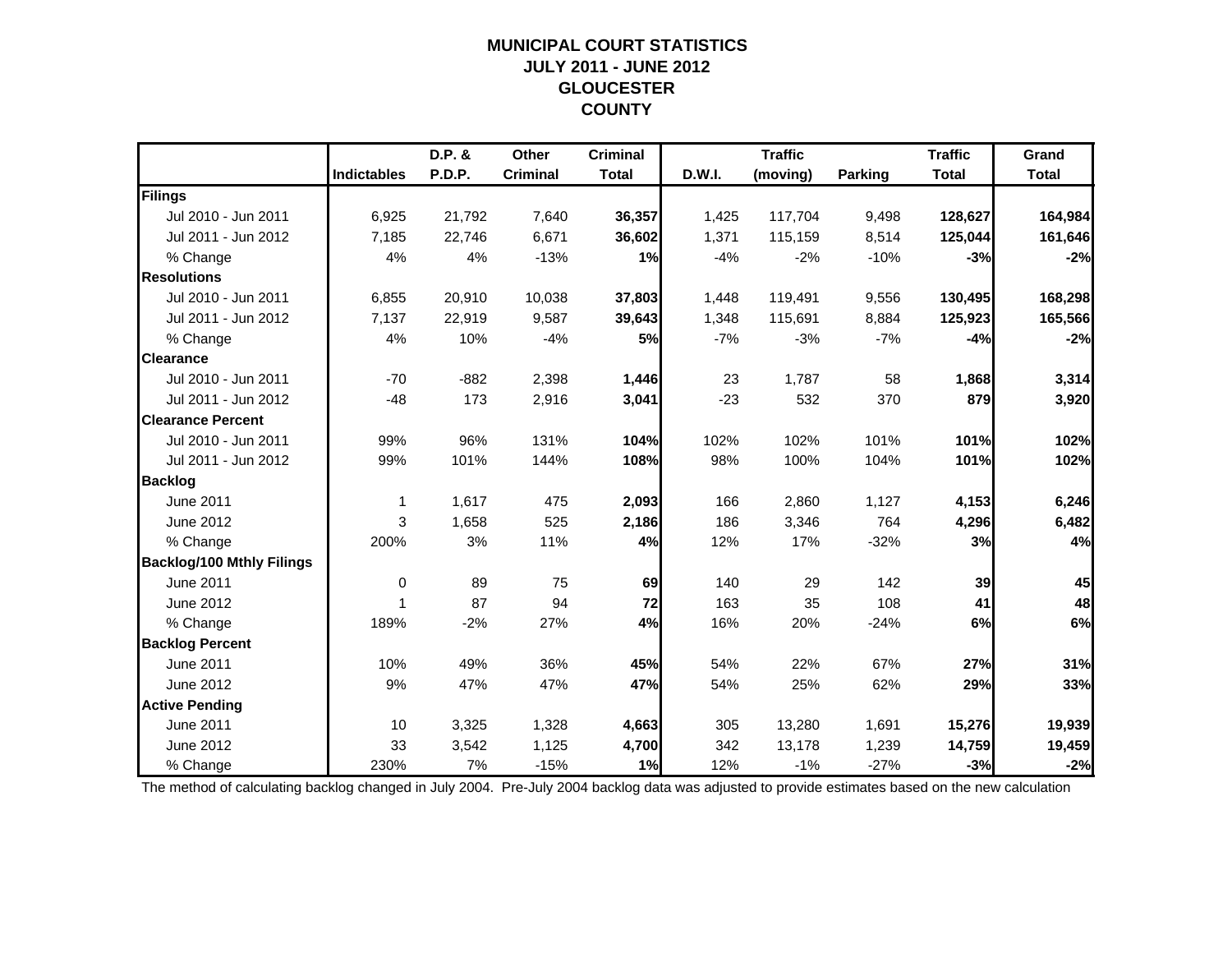### **MUNICIPAL COURT STATISTICSJULY 2011 - JUNE 2012 HUDSON COUNTY**

|                                  |                    | D.P. &   | Other           | <b>Criminal</b> |               | <b>Traffic</b> |                | <b>Traffic</b> | Grand        |
|----------------------------------|--------------------|----------|-----------------|-----------------|---------------|----------------|----------------|----------------|--------------|
|                                  | <b>Indictables</b> | P.D.P.   | <b>Criminal</b> | <b>Total</b>    | <b>D.W.I.</b> | (moving)       | <b>Parking</b> | <b>Total</b>   | <b>Total</b> |
| Filings                          |                    |          |                 |                 |               |                |                |                |              |
| Jul 2010 - Jun 2011              | 16,915             | 25,231   | 32,180          | 74,326          | 1,297         | 151,649        | 804,437        | 957,383        | 1,031,709    |
| Jul 2011 - Jun 2012              | 18,479             | 24,444   | 29,498          | 72,421          | 1,173         | 177,803        | 793,250        | 972,226        | 1,044,647    |
| % Change                         | 9%                 | $-3%$    | $-8%$           | $-3%$           | $-10%$        | 17%            | $-1%$          | 2%             | 1%           |
| <b>Resolutions</b>               |                    |          |                 |                 |               |                |                |                |              |
| Jul 2010 - Jun 2011              | 16,579             | 22,284   | 28,766          | 67,629          | 1,277         | 147,846        | 822,609        | 971,732        | 1,039,361    |
| Jul 2011 - Jun 2012              | 17,664             | 20,538   | 25,726          | 63,928          | 1,204         | 171,362        | 831,685        | 1,004,251      | 1,068,179    |
| % Change                         | 7%                 | $-8%$    | $-11%$          | $-5%$           | $-6%$         | 16%            | 1%             | 3%             | 3%           |
| <b>Clearance</b>                 |                    |          |                 |                 |               |                |                |                |              |
| Jul 2010 - Jun 2011              | $-336$             | $-2,947$ | $-3,414$        | $-6,697$        | $-20$         | $-3,803$       | 18,172         | 14,349         | 7,652        |
| Jul 2011 - Jun 2012              | $-815$             | $-3,906$ | $-3,772$        | $-8,493$        | 31            | $-6,441$       | 38,435         | 32,025         | 23,532       |
| <b>Clearance Percent</b>         |                    |          |                 |                 |               |                |                |                |              |
| Jul 2010 - Jun 2011              | 98%                | 88%      | 89%             | 91%             | 98%           | 97%            | 102%           | 101%           | 101%         |
| Jul 2011 - Jun 2012              | 96%                | 84%      | 87%             | 88%             | 103%          | 96%            | 105%           | 103%           | 102%         |
| <b>Backlog</b>                   |                    |          |                 |                 |               |                |                |                |              |
| June 2011                        | 129                | 1,863    | 3,579           | 5,571           | 62            | 3,188          | 165,671        | 168,921        | 174,492      |
| June 2012                        | 126                | 1,928    | 5,524           | 7,578           | 66            | 4,284          | 132,410        | 136,760        | 144,338      |
| % Change                         | $-2%$              | 3%       | 54%             | 36%             | 6%            | 34%            | $-20%$         | $-19%$         | $-17%$       |
| <b>Backlog/100 Mthly Filings</b> |                    |          |                 |                 |               |                |                |                |              |
| June 2011                        | 9                  | 89       | 133             | 90              | 57            | 25             | 247            | 212            | 203          |
| June 2012                        | 8                  | 95       | 225             | 126             | 68            | 29             | 200            | 169            | 166          |
| % Change                         | $-11%$             | 7%       | 68%             | 40%             | 18%           | 15%            | $-19%$         | $-20%$         | $-18%$       |
| <b>Backlog Percent</b>           |                    |          |                 |                 |               |                |                |                |              |
| <b>June 2011</b>                 | 65%                | 53%      | 51%             | 52%             | 34%           | 17%            | 71%            | 67%            | 66%          |
| June 2012                        | 67%                | 53%      | 61%             | 59%             | 41%           | 17%            | 67%            | 61%            | 61%          |
| <b>Active Pending</b>            |                    |          |                 |                 |               |                |                |                |              |
| <b>June 2011</b>                 | 200                | 3,519    | 7,047           | 10,766          | 183           | 19,086         | 232,482        | 251,751        | 262,517      |
| June 2012                        | 188                | 3,625    | 9,092           | 12,905          | 160           | 25,206         | 197,142        | 222,508        | 235,413      |
| % Change                         | $-6%$              | 3%       | 29%             | 20%             | $-13%$        | 32%            | $-15%$         | $-12%$         | $-10%$       |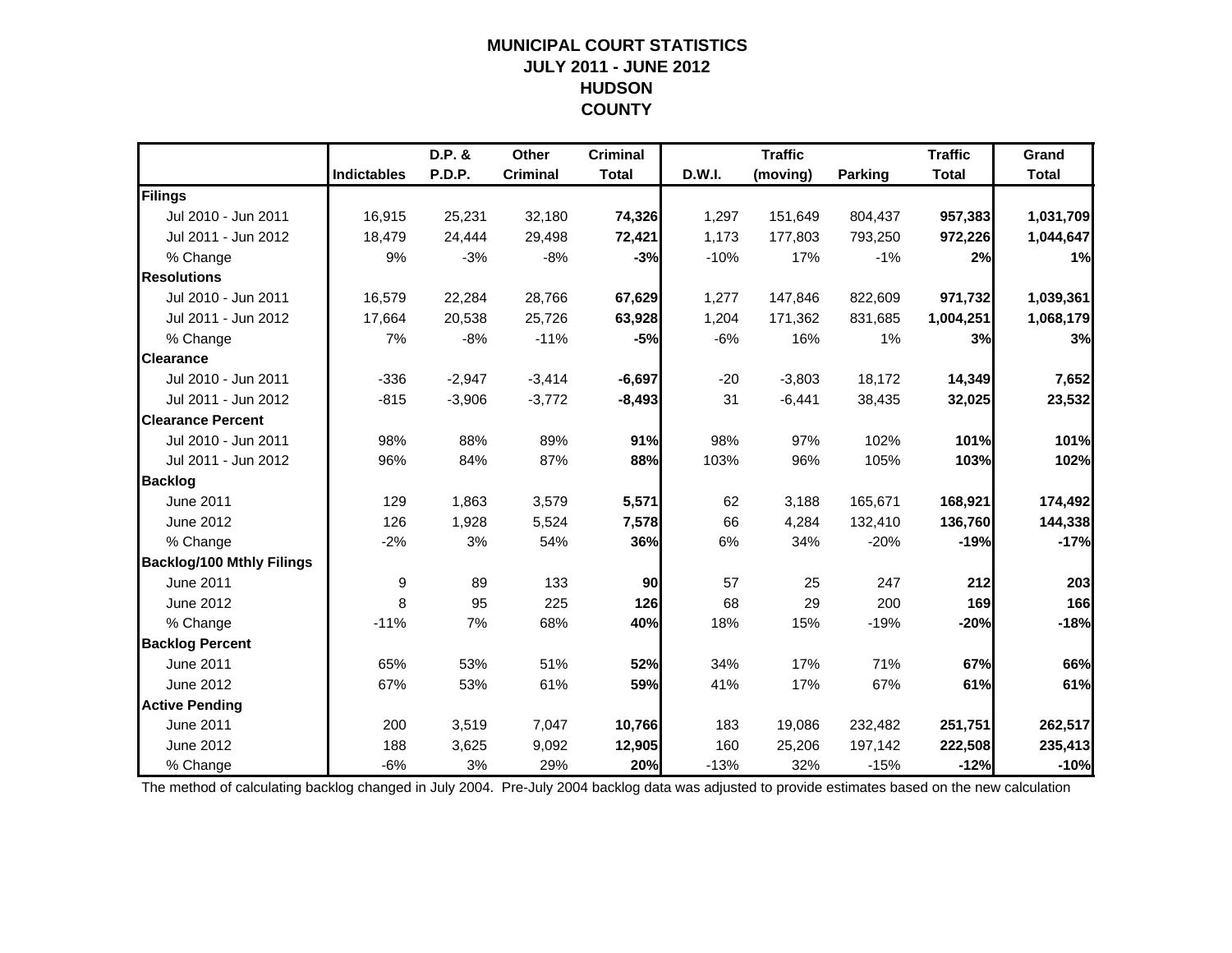### **MUNICIPAL COURT STATISTICSJULY 2011 - JUNE 2012 HUNTERDON COUNTY**

|                                  |                    | D.P. & | Other           | <b>Criminal</b> |               | <b>Traffic</b> |                | <b>Traffic</b> | Grand        |
|----------------------------------|--------------------|--------|-----------------|-----------------|---------------|----------------|----------------|----------------|--------------|
|                                  | <b>Indictables</b> | P.D.P. | <b>Criminal</b> | <b>Total</b>    | <b>D.W.I.</b> | (moving)       | <b>Parking</b> | <b>Total</b>   | <b>Total</b> |
| Filings                          |                    |        |                 |                 |               |                |                |                |              |
| Jul 2010 - Jun 2011              | 1,336              | 3,608  | 1,305           | 6,249           | 679           | 42,492         | 6,762          | 49,933         | 56,182       |
| Jul 2011 - Jun 2012              | 1,396              | 3,430  | 1,521           | 6,347           | 750           | 38,857         | 6,466          | 46,073         | 52,420       |
| % Change                         | 4%                 | $-5%$  | 17%             | 2%              | 10%           | $-9%$          | $-4%$          | $-8%$          | $-7%$        |
| <b>Resolutions</b>               |                    |        |                 |                 |               |                |                |                |              |
| Jul 2010 - Jun 2011              | 1,327              | 2,719  | 1,510           | 5,556           | 675           | 43,787         | 6,841          | 51,303         | 56,859       |
| Jul 2011 - Jun 2012              | 1,378              | 2,701  | 1,576           | 5,655           | 714           | 38,577         | 6,726          | 46,017         | 51,672       |
| % Change                         | 4%                 | $-1%$  | 4%              | 2%              | 6%            | $-12%$         | $-2%$          | $-10%$         | $-9%$        |
| <b>Clearance</b>                 |                    |        |                 |                 |               |                |                |                |              |
| Jul 2010 - Jun 2011              | -9                 | $-889$ | 205             | $-693$          | $-4$          | 1,295          | 79             | 1,370          | 677          |
| Jul 2011 - Jun 2012              | $-18$              | $-729$ | 55              | $-692$          | $-36$         | $-280$         | 260            | $-56$          | $-748$       |
| <b>Clearance Percent</b>         |                    |        |                 |                 |               |                |                |                |              |
| Jul 2010 - Jun 2011              | 99%                | 75%    | 116%            | 89%             | 99%           | 103%           | 101%           | 103%           | 101%         |
| Jul 2011 - Jun 2012              | 99%                | 79%    | 104%            | 89%             | 95%           | 99%            | 104%           | 100%           | 99%          |
| <b>Backlog</b>                   |                    |        |                 |                 |               |                |                |                |              |
| <b>June 2011</b>                 | 1                  | 641    | 110             | 752             | 140           | 1,592          | 699            | 2,431          | 3,183        |
| June 2012                        | 3                  | 682    | 154             | 839             | 138           | 1,432          | 549            | 2,119          | 2,958        |
| % Change                         | 200%               | 6%     | 40%             | 12%             | $-1%$         | $-10%$         | $-21%$         | $-13%$         | $-7%$        |
| <b>Backlog/100 Mthly Filings</b> |                    |        |                 |                 |               |                |                |                |              |
| <b>June 2011</b>                 | 1                  | 213    | 101             | 144             | 247           | 45             | 124            | 58             | 68           |
| June 2012                        | 3                  | 239    | 121             | 159             | 221           | 44             | 102            | 55             | 68           |
| % Change                         | 187%               | 12%    | 20%             | 10%             | $-11%$        | $-2%$          | $-18%$         | $-6%$          | 0%           |
| <b>Backlog Percent</b>           |                    |        |                 |                 |               |                |                |                |              |
| <b>June 2011</b>                 | 14%                | 68%    | 47%             | 64%             | 64%           | 35%            | 58%            | 41%            | 45%          |
| June 2012                        | 20%                | 68%    | 47%             | 62%             | 55%           | 32%            | 58%            | 37%            | 42%          |
| <b>Active Pending</b>            |                    |        |                 |                 |               |                |                |                |              |
| <b>June 2011</b>                 | $\overline{7}$     | 937    | 236             | 1,180           | 218           | 4,501          | 1,208          | 5,927          | 7,107        |
| June 2012                        | 15                 | 1,004  | 331             | 1,350           | 252           | 4,546          | 939            | 5,737          | 7,087        |
| % Change                         | 114%               | 7%     | 40%             | 14%             | 16%           | 1%             | $-22%$         | $-3%$          | 0%           |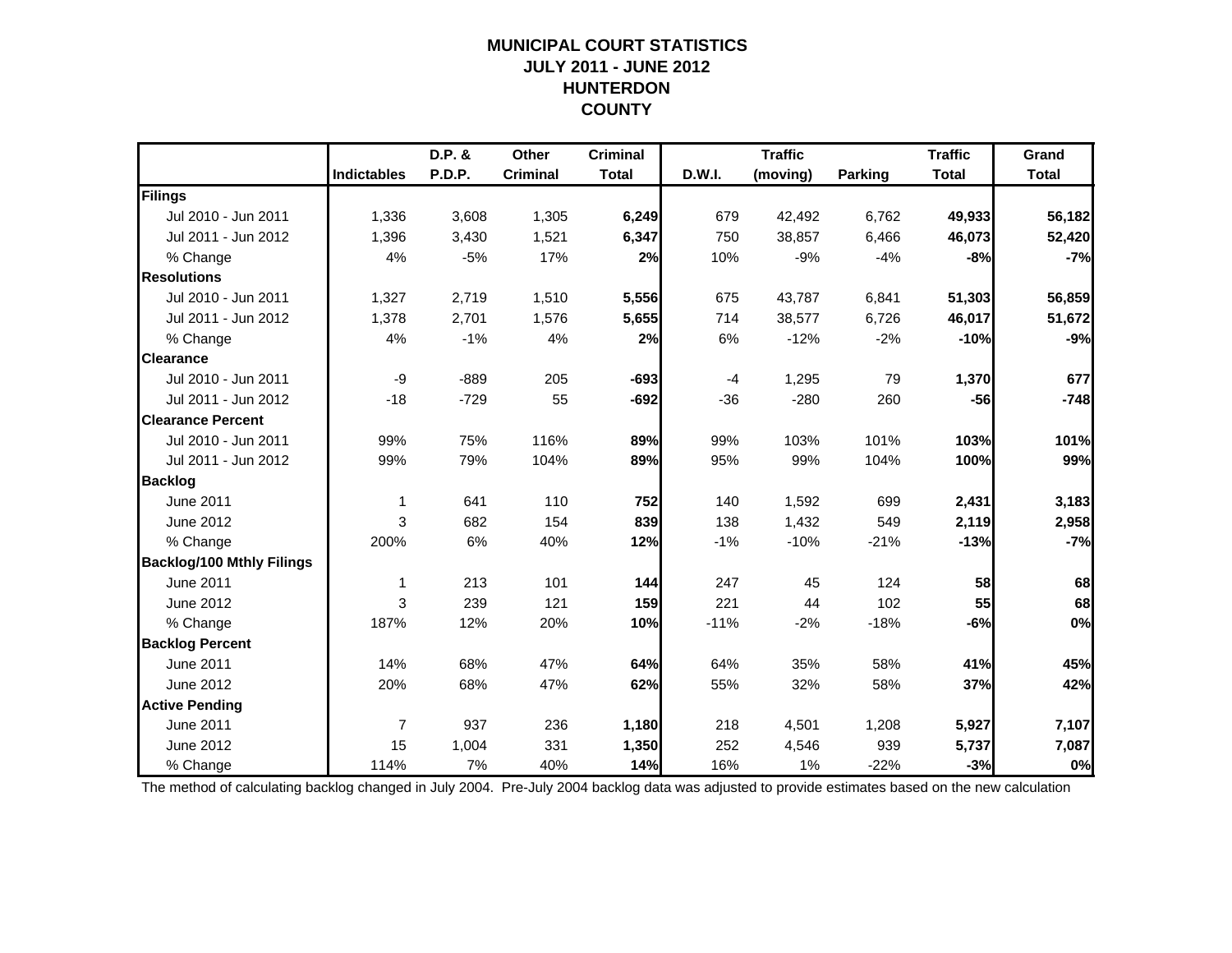### **MUNICIPAL COURT STATISTICSJULY 2011 - JUNE 2012 MERCER COUNTY**

|                                  |                    | D.P. & | Other           | <b>Criminal</b> |        | <b>Traffic</b> |         | <b>Traffic</b> | Grand        |
|----------------------------------|--------------------|--------|-----------------|-----------------|--------|----------------|---------|----------------|--------------|
|                                  | <b>Indictables</b> | P.D.P. | <b>Criminal</b> | <b>Total</b>    | D.W.I. | (moving)       | Parking | <b>Total</b>   | <b>Total</b> |
| Filings                          |                    |        |                 |                 |        |                |         |                |              |
| Jul 2010 - Jun 2011              | 10,049             | 16,048 | 8,022           | 34,119          | 1,548  | 111,586        | 63,933  | 177,067        | 211,186      |
| Jul 2011 - Jun 2012              | 9,914              | 14,789 | 7,323           | 32,026          | 1,424  | 99,590         | 56,698  | 157,712        | 189,738      |
| % Change                         | $-1%$              | $-8%$  | $-9%$           | $-6%$           | $-8%$  | $-11%$         | $-11%$  | $-11%$         | $-10%$       |
| <b>Resolutions</b>               |                    |        |                 |                 |        |                |         |                |              |
| Jul 2010 - Jun 2011              | 9,798              | 15,707 | 9,519           | 35,024          | 1,500  | 114,346        | 68,437  | 184,283        | 219,307      |
| Jul 2011 - Jun 2012              | 9,627              | 15,663 | 8,762           | 34,052          | 1,480  | 104,044        | 57,958  | 163,482        | 197,534      |
| % Change                         | $-2%$              | 0%     | $-8%$           | $-3%$           | $-1%$  | $-9%$          | $-15%$  | $-11%$         | $-10%$       |
| <b>Clearance</b>                 |                    |        |                 |                 |        |                |         |                |              |
| Jul 2010 - Jun 2011              | $-251$             | $-341$ | 1,497           | 905             | $-48$  | 2,760          | 4,504   | 7,216          | 8,121        |
| Jul 2011 - Jun 2012              | $-287$             | 874    | 1,439           | 2,026           | 56     | 4,454          | 1,260   | 5,770          | 7,796        |
| <b>Clearance Percent</b>         |                    |        |                 |                 |        |                |         |                |              |
| Jul 2010 - Jun 2011              | 98%                | 98%    | 119%            | 103%            | 97%    | 102%           | 107%    | 104%           | 104%         |
| Jul 2011 - Jun 2012              | 97%                | 106%   | 120%            | 106%            | 104%   | 104%           | 102%    | 104%           | 104%         |
| <b>Backlog</b>                   |                    |        |                 |                 |        |                |         |                |              |
| June 2011                        | $\overline{2}$     | 4,252  | 1,361           | 5,615           | 219    | 7,841          | 6,976   | 15,036         | 20,651       |
| June 2012                        | 5                  | 3,209  | 1,208           | 4,422           | 179    | 5,093          | 6,327   | 11,599         | 16,021       |
| % Change                         | 150%               | $-25%$ | $-11%$          | $-21%$          | $-18%$ | $-35%$         | $-9%$   | $-23%$         | $-22%$       |
| <b>Backlog/100 Mthly Filings</b> |                    |        |                 |                 |        |                |         |                |              |
| June 2011                        | 0                  | 318    | 204             | 197             | 170    | 84             | 131     | 102            | 117          |
| June 2012                        | $\mathbf{1}$       | 260    | 198             | 166             | 151    | 61             | 134     | 88             | 101          |
| % Change                         | 153%               | $-18%$ | $-3%$           | $-16%$          | $-11%$ | $-27%$         | 2%      | $-13%$         | $-14%$       |
| <b>Backlog Percent</b>           |                    |        |                 |                 |        |                |         |                |              |
| <b>June 2011</b>                 | 4%                 | 74%    | 59%             | 69%             | 56%    | 46%            | 60%     | 52%            | 56%          |
| June 2012                        | 7%                 | 70%    | 62%             | 67%             | 52%    | 39%            | 60%     | 48%            | 52%          |
| <b>Active Pending</b>            |                    |        |                 |                 |        |                |         |                |              |
| <b>June 2011</b>                 | 47                 | 5,753  | 2,318           | 8,118           | 388    | 16,909         | 11,701  | 28,998         | 37,116       |
| June 2012                        | 71                 | 4,566  | 1,954           | 6,591           | 347    | 13,039         | 10,621  | 24,007         | 30,598       |
| % Change                         | 51%                | $-21%$ | $-16%$          | $-19%$          | $-11%$ | $-23%$         | $-9%$   | $-17%$         | $-18%$       |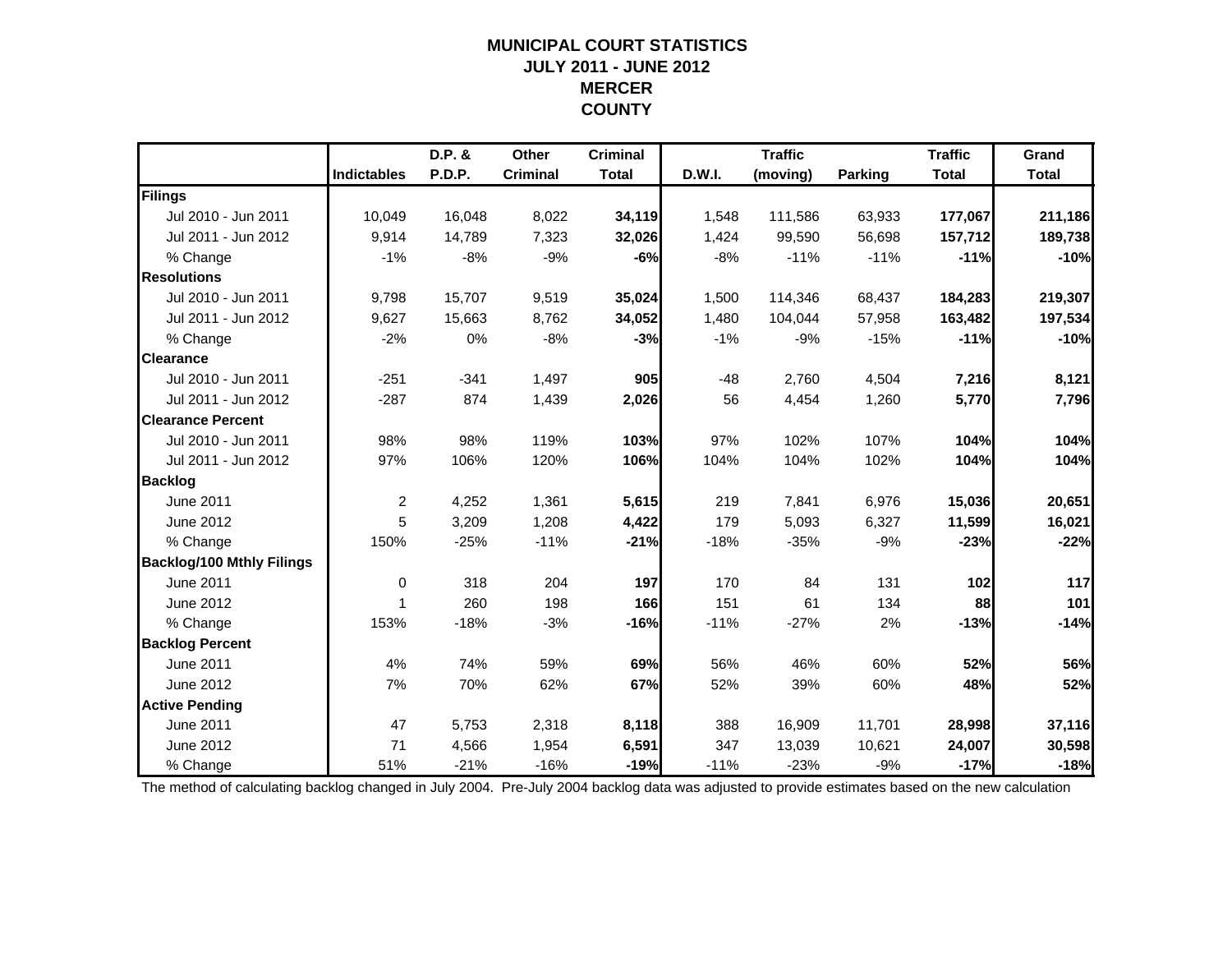### **MUNICIPAL COURT STATISTICSJULY 2011 - JUNE 2012 MIDDLESEX COUNTY**

|                                  |                    | D.P. &   | Other           | <b>Criminal</b> |               | <b>Traffic</b> |                | <b>Traffic</b> | Grand        |
|----------------------------------|--------------------|----------|-----------------|-----------------|---------------|----------------|----------------|----------------|--------------|
|                                  | <b>Indictables</b> | P.D.P.   | <b>Criminal</b> | <b>Total</b>    | <b>D.W.I.</b> | (moving)       | <b>Parking</b> | <b>Total</b>   | <b>Total</b> |
| Filings                          |                    |          |                 |                 |               |                |                |                |              |
| Jul 2010 - Jun 2011              | 10,573             | 28,447   | 17,134          | 56,154          | 2,758         | 250,903        | 130,705        | 384,366        | 440,520      |
| Jul 2011 - Jun 2012              | 11,872             | 29,706   | 13,711          | 55,289          | 2,795         | 298,943        | 130,619        | 432,357        | 487,646      |
| % Change                         | 12%                | 4%       | $-20%$          | $-2%$           | 1%            | 19%            | 0%             | 12%            | 11%          |
| <b>Resolutions</b>               |                    |          |                 |                 |               |                |                |                |              |
| Jul 2010 - Jun 2011              | 10,211             | 22,390   | 18,906          | 51,507          | 2,695         | 244,676        | 126,287        | 373,658        | 425,165      |
| Jul 2011 - Jun 2012              | 11,557             | 24,661   | 17,362          | 53,580          | 2,864         | 292,836        | 132,467        | 428,167        | 481,747      |
| % Change                         | 13%                | 10%      | $-8%$           | 4%              | 6%            | 20%            | 5%             | 15%            | 13%          |
| <b>Clearance</b>                 |                    |          |                 |                 |               |                |                |                |              |
| Jul 2010 - Jun 2011              | $-362$             | $-6,057$ | 1,772           | $-4,647$        | $-63$         | $-6,227$       | $-4,418$       | $-10,708$      | $-15,355$    |
| Jul 2011 - Jun 2012              | $-315$             | $-5,045$ | 3,651           | $-1,709$        | 69            | $-6,107$       | 1,848          | $-4,190$       | $-5,899$     |
| <b>Clearance Percent</b>         |                    |          |                 |                 |               |                |                |                |              |
| Jul 2010 - Jun 2011              | 97%                | 79%      | 110%            | 92%             | 98%           | 98%            | 97%            | 97%            | 97%          |
| Jul 2011 - Jun 2012              | 97%                | 83%      | 127%            | 97%             | 102%          | 98%            | 101%           | 99%            | 99%          |
| <b>Backlog</b>                   |                    |          |                 |                 |               |                |                |                |              |
| June 2011                        | 40                 | 3,972    | 2,358           | 6,370           | 355           | 7,818          | 15,284         | 23,457         | 29,827       |
| June 2012                        | 39                 | 4,255    | 1,569           | 5,863           | 346           | 8,778          | 11,882         | 21,006         | 26,869       |
| % Change                         | $-3%$              | 7%       | $-33%$          | $-8%$           | $-3%$         | 12%            | $-22%$         | $-10%$         | $-10%$       |
| <b>Backlog/100 Mthly Filings</b> |                    |          |                 |                 |               |                |                |                |              |
| June 2011                        | 5                  | 168      | 165             | 136             | 154           | 37             | 140            | 73             | 81           |
| June 2012                        | 4                  | 172      | 137             | 127             | 149           | 35             | 109            | 58             | 66           |
| % Change                         | $-13%$             | 3%       | $-17%$          | $-7%$           | $-4%$         | $-6%$          | $-22%$         | $-20%$         | $-19%$       |
| <b>Backlog Percent</b>           |                    |          |                 |                 |               |                |                |                |              |
| <b>June 2011</b>                 | 57%                | 66%      | 59%             | 63%             | 51%           | 27%            | 61%            | 43%            | 46%          |
| June 2012                        | 41%                | 65%      | 51%             | 60%             | 49%           | 25%            | 54%            | 36%            | 40%          |
| <b>Active Pending</b>            |                    |          |                 |                 |               |                |                |                |              |
| <b>June 2011</b>                 | 70                 | 5,987    | 4,003           | 10,060          | 698           | 29,024         | 25,194         | 54,916         | 64,976       |
| June 2012                        | 96                 | 6,559    | 3,071           | 9,726           | 702           | 35,458         | 21,949         | 58,109         | 67,835       |
| % Change                         | 37%                | 10%      | $-23%$          | $-3%$           | 1%            | 22%            | $-13%$         | 6%             | 4%           |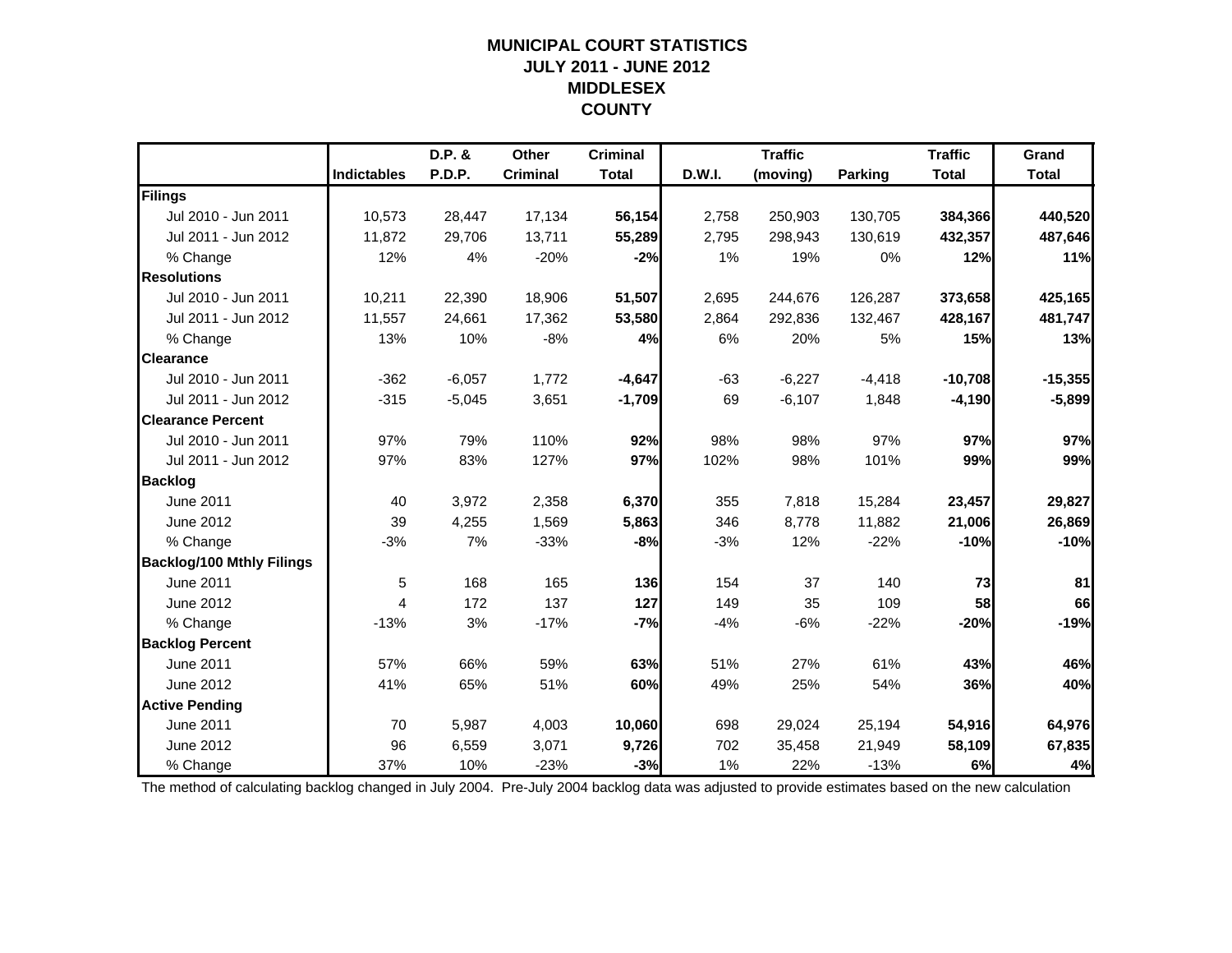### **MUNICIPAL COURT STATISTICSJULY 2011 - JUNE 2012 MONMOUTH COUNTY**

|                                  |                    | D.P. &   | Other           | <b>Criminal</b> |        | <b>Traffic</b> |         | <b>Traffic</b> | Grand        |
|----------------------------------|--------------------|----------|-----------------|-----------------|--------|----------------|---------|----------------|--------------|
|                                  | <b>Indictables</b> | P.D.P.   | <b>Criminal</b> | <b>Total</b>    | D.W.I. | (moving)       | Parking | <b>Total</b>   | <b>Total</b> |
| Filings                          |                    |          |                 |                 |        |                |         |                |              |
| Jul 2010 - Jun 2011              | 13,747             | 31,481   | 15,477          | 60,705          | 2,929  | 182,567        | 69,099  | 254,595        | 315,300      |
| Jul 2011 - Jun 2012              | 12,995             | 32,025   | 14,781          | 59,801          | 3,222  | 181,150        | 73,262  | 257,634        | 317,435      |
| % Change                         | $-5%$              | 2%       | $-4%$           | $-1%$           | 10%    | $-1%$          | 6%      | 1%             | 1%           |
| <b>Resolutions</b>               |                    |          |                 |                 |        |                |         |                |              |
| Jul 2010 - Jun 2011              | 13,583             | 24,368   | 20,843          | 58,794          | 2,905  | 183,474        | 69,576  | 255,955        | 314,749      |
| Jul 2011 - Jun 2012              | 12,858             | 24,528   | 20,804          | 58,190          | 3,125  | 181,298        | 73,836  | 258,259        | 316,449      |
| % Change                         | $-5%$              | 1%       | 0%              | $-1%$           | 8%     | $-1%$          | 6%      | 1%             | 1%           |
| <b>Clearance</b>                 |                    |          |                 |                 |        |                |         |                |              |
| Jul 2010 - Jun 2011              | $-164$             | $-7,113$ | 5,366           | $-1,911$        | $-24$  | 907            | 477     | 1,360          | $-551$       |
| Jul 2011 - Jun 2012              | $-137$             | $-7,497$ | 6,023           | $-1,611$        | $-97$  | 148            | 574     | 625            | $-986$       |
| <b>Clearance Percent</b>         |                    |          |                 |                 |        |                |         |                |              |
| Jul 2010 - Jun 2011              | 99%                | 77%      | 135%            | 97%             | 99%    | 100%           | 101%    | 101%           | 100%         |
| Jul 2011 - Jun 2012              | 99%                | 77%      | 141%            | 97%             | 97%    | 100%           | 101%    | 100%           | 100%         |
| <b>Backlog</b>                   |                    |          |                 |                 |        |                |         |                |              |
| June 2011                        | 5                  | 1,252    | 310             | 1,567           | 280    | 2,704          | 908     | 3,892          | 5,459        |
| June 2012                        | $\overline{7}$     | 1,415    | 391             | 1,813           | 430    | 3,647          | 860     | 4,937          | 6,750        |
| % Change                         | 40%                | 13%      | 26%             | 16%             | 54%    | 35%            | $-5%$   | 27%            | 24%          |
| <b>Backlog/100 Mthly Filings</b> |                    |          |                 |                 |        |                |         |                |              |
| June 2011                        | 0                  | 48       | 24              | 31              | 115    | 18             | 16      | 18             | 21           |
| June 2012                        | 1                  | 53       | 32              | 36              | 160    | 24             | 14      | 23             | 26           |
| % Change                         | 48%                | 11%      | 32%             | 17%             | 40%    | 36%            | $-11%$  | 25%            | 23%          |
| <b>Backlog Percent</b>           |                    |          |                 |                 |        |                |         |                |              |
| <b>June 2011</b>                 | 11%                | 34%      | 13%             | 26%             | 39%    | 16%            | 13%     | 15%            | 17%          |
| June 2012                        | 14%                | 39%      | 18%             | 31%             | 51%    | 21%            | 11%     | 19%            | 22%          |
| <b>Active Pending</b>            |                    |          |                 |                 |        |                |         |                |              |
| <b>June 2011</b>                 | 46                 | 3,634    | 2,354           | 6,034           | 719    | 17,313         | 7,215   | 25,247         | 31,281       |
| June 2012                        | 50                 | 3,644    | 2,134           | 5,828           | 846    | 17,052         | 7,513   | 25,411         | 31,239       |
| % Change                         | 9%                 | 0%       | $-9%$           | $-3%$           | 18%    | $-2%$          | 4%      | 1%             | 0%           |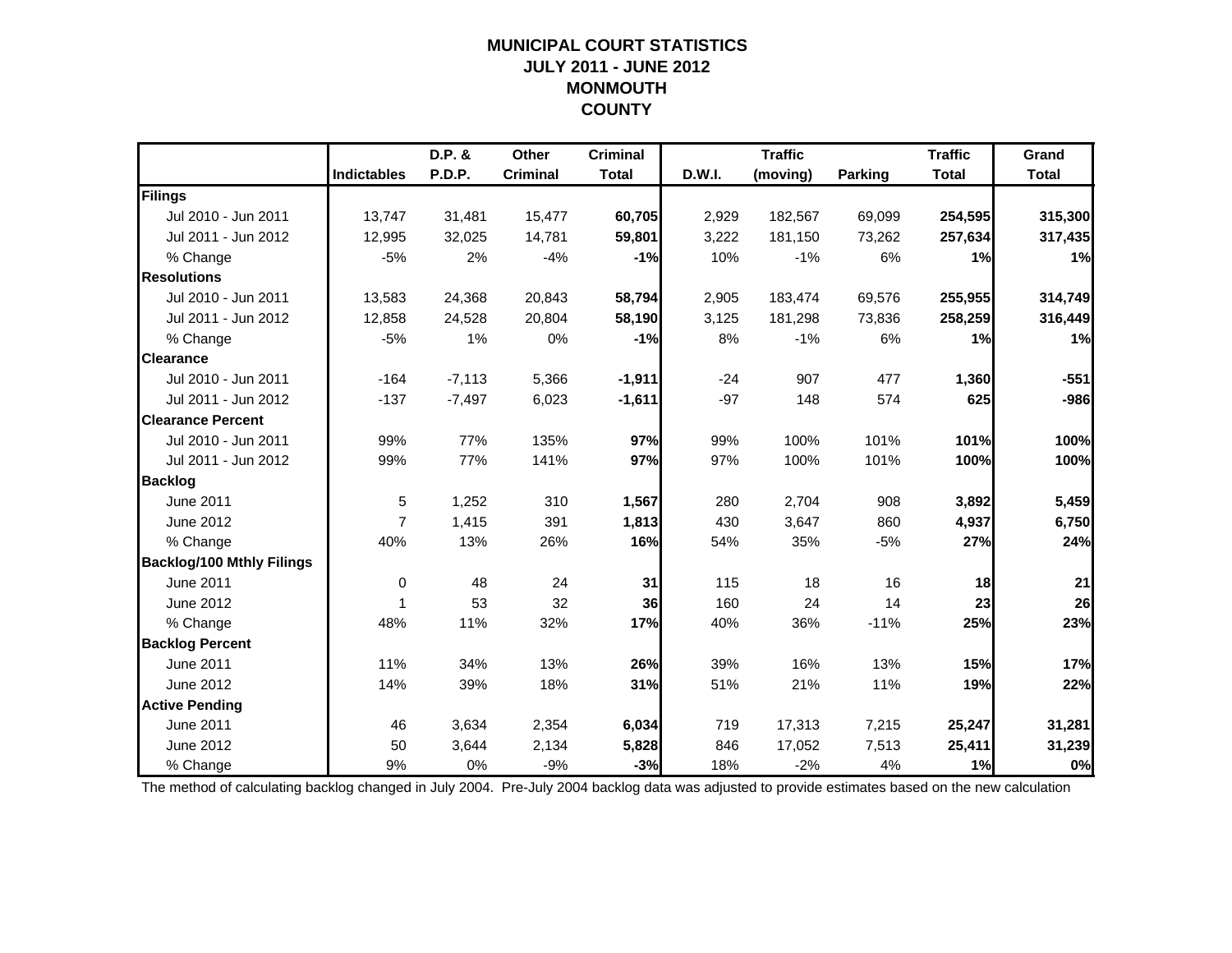### **MUNICIPAL COURT STATISTICSJULY 2011 - JUNE 2012 MORRIS COUNTY**

|                                  |                    | D.P. &   | Other           | <b>Criminal</b> |        | <b>Traffic</b> |         | <b>Traffic</b> | Grand        |
|----------------------------------|--------------------|----------|-----------------|-----------------|--------|----------------|---------|----------------|--------------|
|                                  | <b>Indictables</b> | P.D.P.   | <b>Criminal</b> | <b>Total</b>    | D.W.I. | (moving)       | Parking | <b>Total</b>   | <b>Total</b> |
| Filings                          |                    |          |                 |                 |        |                |         |                |              |
| Jul 2010 - Jun 2011              | 6,217              | 13,111   | 12,837          | 32,165          | 2,336  | 127,685        | 48,693  | 178,714        | 210,879      |
| Jul 2011 - Jun 2012              | 6,408              | 13,802   | 9,262           | 29,472          | 2,154  | 110,412        | 43,917  | 156,483        | 185,955      |
| % Change                         | 3%                 | 5%       | $-28%$          | $-8%$           | $-8%$  | $-14%$         | $-10%$  | $-12%$         | $-12%$       |
| <b>Resolutions</b>               |                    |          |                 |                 |        |                |         |                |              |
| Jul 2010 - Jun 2011              | 6,066              | 10,236   | 14,223          | 30,525          | 2,270  | 129,771        | 48,540  | 180,581        | 211,106      |
| Jul 2011 - Jun 2012              | 6,299              | 10,249   | 9,572           | 26,120          | 2,237  | 110,668        | 43,273  | 156,178        | 182,298      |
| % Change                         | 4%                 | 0%       | $-33%$          | $-14%$          | $-1%$  | $-15%$         | $-11%$  | $-14%$         | $-14%$       |
| <b>Clearance</b>                 |                    |          |                 |                 |        |                |         |                |              |
| Jul 2010 - Jun 2011              | $-151$             | $-2,875$ | 1,386           | $-1,640$        | $-66$  | 2,086          | $-153$  | 1,867          | 227          |
| Jul 2011 - Jun 2012              | $-109$             | $-3,553$ | 310             | $-3,352$        | 83     | 256            | $-644$  | $-305$         | $-3,657$     |
| <b>Clearance Percent</b>         |                    |          |                 |                 |        |                |         |                |              |
| Jul 2010 - Jun 2011              | 98%                | 78%      | 111%            | 95%             | 97%    | 102%           | 100%    | 101%           | 100%         |
| Jul 2011 - Jun 2012              | 98%                | 74%      | 103%            | 89%             | 104%   | 100%           | 99%     | 100%           | 98%          |
| <b>Backlog</b>                   |                    |          |                 |                 |        |                |         |                |              |
| June 2011                        | 15                 | 984      | 372             | 1,371           | 344    | 2,489          | 1,187   | 4,020          | 5,391        |
| June 2012                        | $\overline{7}$     | 1,228    | 357             | 1,592           | 276    | 2,247          | 1,320   | 3,843          | 5,435        |
| % Change                         | $-53%$             | 25%      | $-4%$           | 16%             | $-20%$ | $-10%$         | 11%     | $-4%$          | 1%           |
| <b>Backlog/100 Mthly Filings</b> |                    |          |                 |                 |        |                |         |                |              |
| June 2011                        | $\mathbf{3}$       | 90       | 35              | 51              | 177    | 23             | 29      | 27             | 31           |
| June 2012                        | 1                  | 107      | 46              | 65              | 154    | 24             | 36      | 29             | 35           |
| % Change                         | $-55%$             | 19%      | 33%             | 27%             | $-13%$ | 4%             | 23%     | 9%             | 14%          |
| <b>Backlog Percent</b>           |                    |          |                 |                 |        |                |         |                |              |
| <b>June 2011</b>                 | 45%                | 47%      | 33%             | 42%             | 56%    | 23%            | 28%     | 26%            | 28%          |
| June 2012                        | 29%                | 51%      | 32%             | 45%             | 51%    | 21%            | 27%     | 24%            | 28%          |
| <b>Active Pending</b>            |                    |          |                 |                 |        |                |         |                |              |
| <b>June 2011</b>                 | 33                 | 2,102    | 1,131           | 3,266           | 617    | 10,906         | 4,190   | 15,713         | 18,979       |
| June 2012                        | 24                 | 2,425    | 1,106           | 3,555           | 545    | 10,577         | 4,801   | 15,923         | 19,478       |
| % Change                         | $-27%$             | 15%      | $-2%$           | 9%              | $-12%$ | $-3%$          | 15%     | 1%             | 3%           |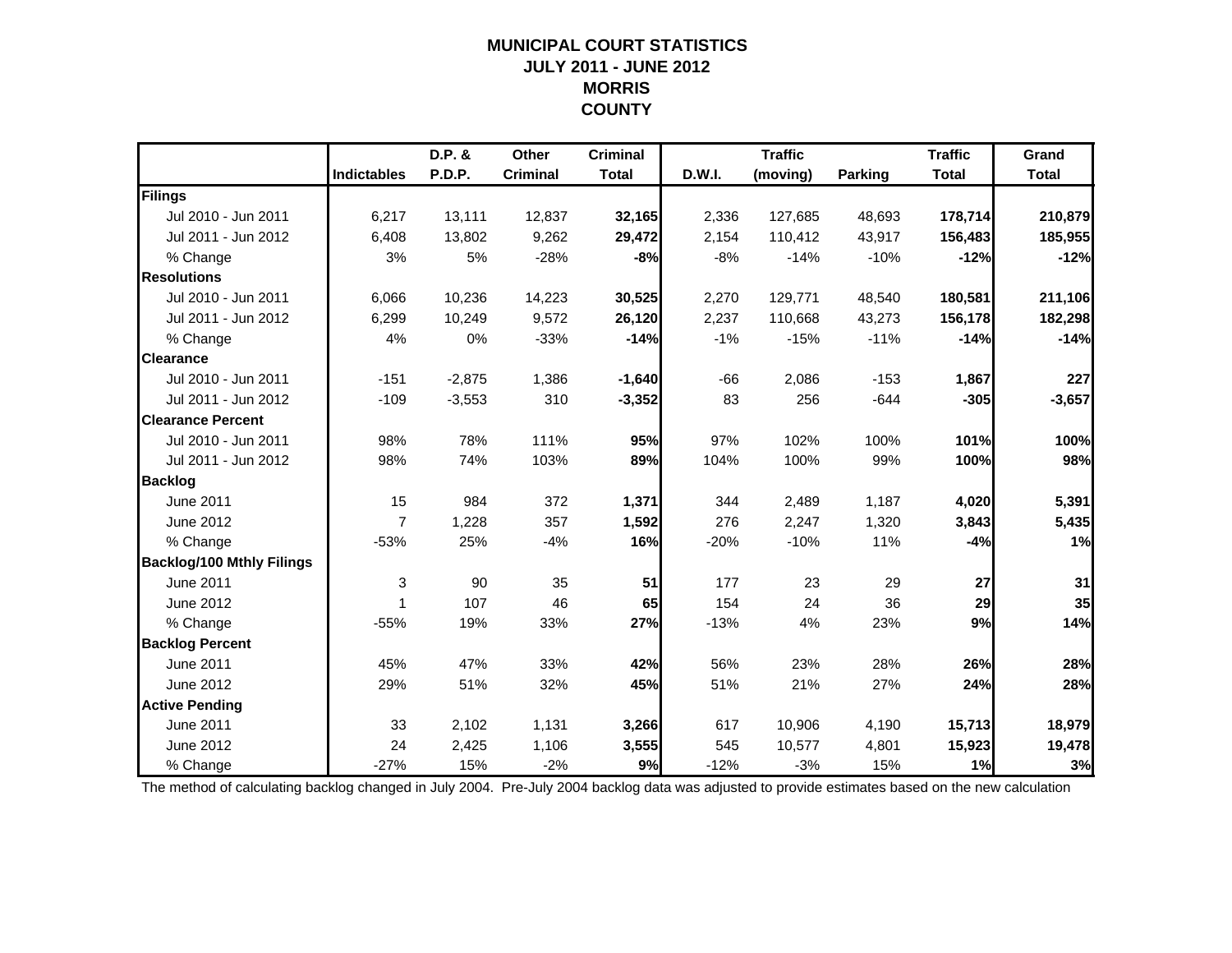### **MUNICIPAL COURT STATISTICSJULY 2011 - JUNE 2012 OCEAN COUNTY**

|                                  |                    | D.P. &        | Other           | <b>Criminal</b> |        | <b>Traffic</b> |          | <b>Traffic</b> | Grand        |
|----------------------------------|--------------------|---------------|-----------------|-----------------|--------|----------------|----------|----------------|--------------|
|                                  | <b>Indictables</b> | <b>P.D.P.</b> | <b>Criminal</b> | <b>Total</b>    | D.W.I. | (moving)       | Parking  | <b>Total</b>   | <b>Total</b> |
| Filings                          |                    |               |                 |                 |        |                |          |                |              |
| Jul 2010 - Jun 2011              | 8,251              | 20,697        | 13,166          | 42,114          | 2,518  | 113,187        | 53,932   | 169,637        | 211,751      |
| Jul 2011 - Jun 2012              | 9,433              | 21,089        | 12,708          | 43,230          | 2,515  | 115,467        | 57,137   | 175,119        | 218,349      |
| % Change                         | 14%                | 2%            | $-3%$           | 3%              | 0%     | 2%             | 6%       | 3%             | 3%           |
| <b>Resolutions</b>               |                    |               |                 |                 |        |                |          |                |              |
| Jul 2010 - Jun 2011              | 8,213              | 16,111        | 17,569          | 41,893          | 2,534  | 113,562        | 52,560   | 168,656        | 210,549      |
| Jul 2011 - Jun 2012              | 9,367              | 16,314        | 17,477          | 43,158          | 2,503  | 115,363        | 55,918   | 173,784        | 216,942      |
| % Change                         | 14%                | 1%            | $-1%$           | 3%              | $-1%$  | 2%             | 6%       | 3%             | 3%           |
| <b>Clearance</b>                 |                    |               |                 |                 |        |                |          |                |              |
| Jul 2010 - Jun 2011              | $-38$              | $-4,586$      | 4,403           | $-221$          | 16     | 375            | $-1,372$ | $-981$         | $-1,202$     |
| Jul 2011 - Jun 2012              | $-66$              | $-4,775$      | 4,769           | $-72$           | $-12$  | $-104$         | $-1,219$ | $-1,335$       | $-1,407$     |
| <b>Clearance Percent</b>         |                    |               |                 |                 |        |                |          |                |              |
| Jul 2010 - Jun 2011              | 100%               | 78%           | 133%            | 99%             | 101%   | 100%           | 97%      | 99%            | 99%          |
| Jul 2011 - Jun 2012              | 99%                | 77%           | 138%            | 100%            | 100%   | 100%           | 98%      | 99%            | 99%          |
| <b>Backlog</b>                   |                    |               |                 |                 |        |                |          |                |              |
| <b>June 2011</b>                 | $\mathbf 0$        | 919           | 355             | 1,274           | 259    | 2,227          | 533      | 3,019          | 4,293        |
| June 2012                        | 1                  | 928           | 504             | 1,433           | 295    | 2,220          | 1,794    | 4,309          | 5,742        |
| % Change                         |                    | 1%            | 42%             | 12%             | 14%    | 0%             | 237%     | 43%            | 34%          |
| <b>Backlog/100 Mthly Filings</b> |                    |               |                 |                 |        |                |          |                |              |
| June 2011                        | $\mathbf 0$        | 53            | 32              | 36              | 123    | 24             | 12       | 21             | 24           |
| June 2012                        | $\Omega$           | 53            | 48              | 40              | 141    | 23             | 38       | 30             | 32           |
| % Change                         |                    | $-1%$         | 47%             | 10%             | 14%    | $-2%$          | 218%     | 38%            | 30%          |
| <b>Backlog Percent</b>           |                    |               |                 |                 |        |                |          |                |              |
| <b>June 2011</b>                 | 0%                 | 36%           | 14%             | 25%             | 45%    | 18%            | 6%       | 14%            | 16%          |
| June 2012                        | 5%                 | 37%           | 20%             | 29%             | 48%    | 18%            | 19%      | 19%            | 21%          |
| <b>Active Pending</b>            |                    |               |                 |                 |        |                |          |                |              |
| <b>June 2011</b>                 | 12                 | 2,532         | 2,466           | 5,010           | 581    | 12,372         | 8,732    | 21,685         | 26,695       |
| June 2012                        | 19                 | 2,495         | 2,468           | 4,982           | 617    | 12,361         | 9,223    | 22,201         | 27,183       |
| % Change                         | 58%                | $-1%$         | 0%              | $-1%$           | 6%     | 0%             | 6%       | 2%             | 2%           |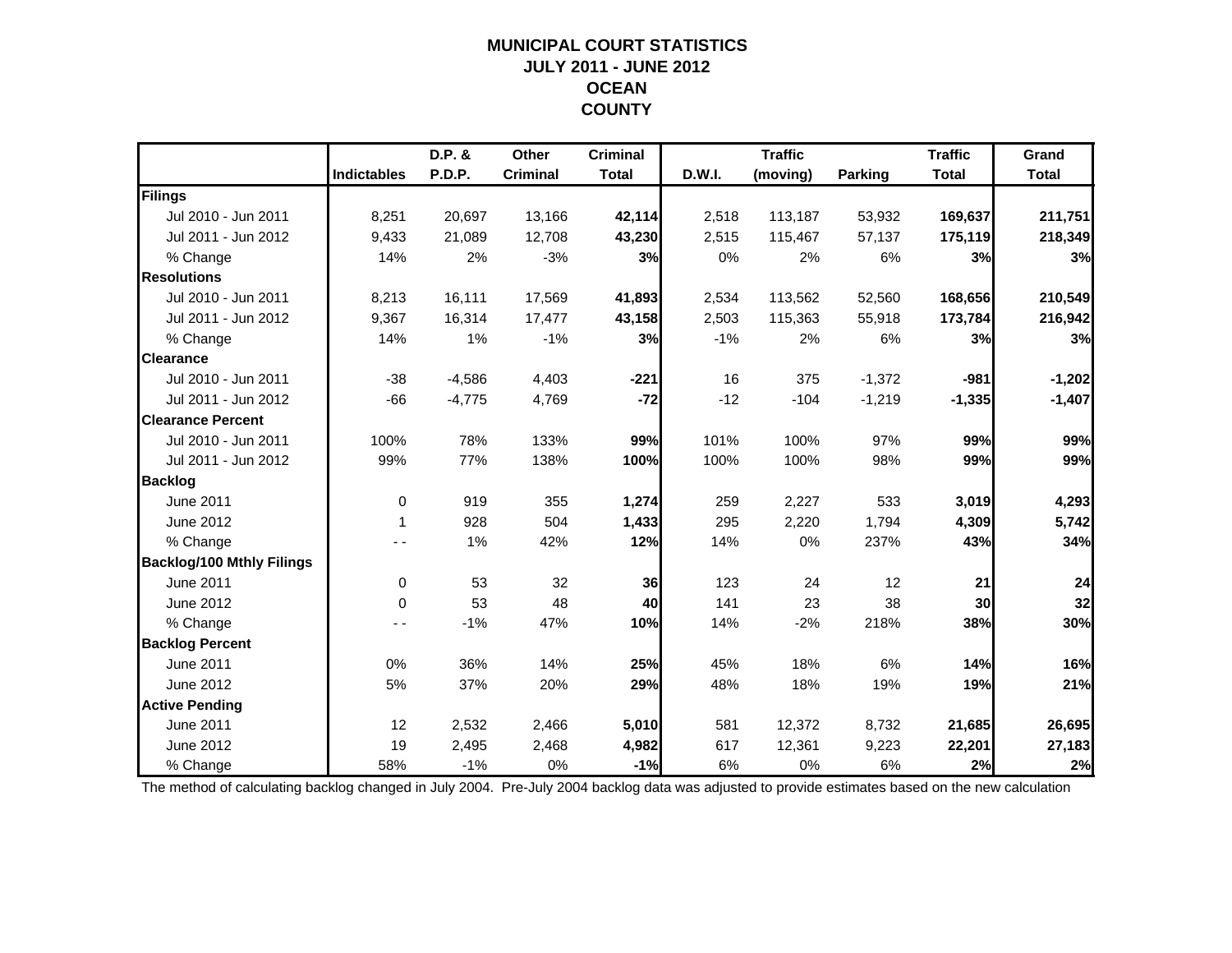### **MUNICIPAL COURT STATISTICSJULY 2011 - JUNE 2012 PASSAIC COUNTY**

|                                  |                    | D.P. &        | Other           | <b>Criminal</b> |                | <b>Traffic</b> |                | <b>Traffic</b> | Grand        |
|----------------------------------|--------------------|---------------|-----------------|-----------------|----------------|----------------|----------------|----------------|--------------|
|                                  | <b>Indictables</b> | <b>P.D.P.</b> | <b>Criminal</b> | <b>Total</b>    | D.W.I.         | (moving)       | <b>Parking</b> | <b>Total</b>   | <b>Total</b> |
| Filings                          |                    |               |                 |                 |                |                |                |                |              |
| Jul 2010 - Jun 2011              | 14,661             | 20,241        | 12,224          | 47,126          | 1,492          | 112,536        | 152,413        | 266,441        | 313,567      |
| Jul 2011 - Jun 2012              | 14,556             | 20,968        | 11,058          | 46,582          | 1,521          | 100,882        | 155,023        | 257,426        | 304,008      |
| % Change                         | $-1%$              | 4%            | $-10%$          | $-1%$           | 2%             | $-10%$         | 2%             | $-3%$          | $-3%$        |
| <b>Resolutions</b>               |                    |               |                 |                 |                |                |                |                |              |
| Jul 2010 - Jun 2011              | 14.387             | 17,156        | 12,268          | 43,811          | 1,508          | 115,676        | 153,509        | 270,693        | 314,504      |
| Jul 2011 - Jun 2012              | 14,361             | 17,832        | 11,046          | 43,239          | 1,528          | 101,267        | 155,451        | 258,246        | 301,485      |
| % Change                         | 0%                 | 4%            | $-10%$          | $-1%$           | 1%             | $-12%$         | 1%             | $-5%$          | $-4%$        |
| <b>Clearance</b>                 |                    |               |                 |                 |                |                |                |                |              |
| Jul 2010 - Jun 2011              | $-274$             | $-3,085$      | 44              | $-3,315$        | 16             | 3,140          | 1,096          | 4,252          | 937          |
| Jul 2011 - Jun 2012              | $-195$             | $-3,136$      | $-12$           | $-3,343$        | $\overline{7}$ | 385            | 428            | 820            | $-2,523$     |
| <b>Clearance Percent</b>         |                    |               |                 |                 |                |                |                |                |              |
| Jul 2010 - Jun 2011              | 98%                | 85%           | 100%            | 93%             | 101%           | 103%           | 101%           | 102%           | 100%         |
| Jul 2011 - Jun 2012              | 99%                | 85%           | 100%            | 93%             | 100%           | 100%           | 100%           | 100%           | 99%          |
| <b>Backlog</b>                   |                    |               |                 |                 |                |                |                |                |              |
| <b>June 2011</b>                 | 49                 | 2,243         | 983             | 3,275           | 187            | 3,142          | 6,428          | 9,757          | 13,032       |
| June 2012                        | 56                 | 2,458         | 766             | 3,280           | 184            | 3,124          | 6,008          | 9,316          | 12,596       |
| % Change                         | 14%                | 10%           | $-22%$          | 0%              | $-2%$          | $-1%$          | $-7%$          | $-5%$          | $-3%$        |
| <b>Backlog/100 Mthly Filings</b> |                    |               |                 |                 |                |                |                |                |              |
| June 2011                        | 4                  | 133           | 96              | 83              | 150            | 34             | 51             | 44             | 50           |
| June 2012                        | 5                  | 141           | 83              | 84              | 145            | 37             | 47             | 43             | 50           |
| % Change                         | 15%                | 6%            | $-14%$          | 1%              | $-3%$          | 11%            | $-8%$          | $-1%$          | 0%           |
| <b>Backlog Percent</b>           |                    |               |                 |                 |                |                |                |                |              |
| June 2011                        | 52%                | 60%           | 43%             | 54%             | 53%            | 27%            | 32%            | 31%            | 34%          |
| June 2012                        | 39%                | 60%           | 38%             | 52%             | 51%            | 28%            | 32%            | 31%            | 34%          |
| <b>Active Pending</b>            |                    |               |                 |                 |                |                |                |                |              |
| <b>June 2011</b>                 | 94                 | 3,716         | 2,277           | 6,087           | 355            | 11.641         | 19,914         | 31,910         | 37,997       |
| June 2012                        | 142                | 4,128         | 2,015           | 6,285           | 360            | 11,352         | 18,727         | 30,439         | 36,724       |
| % Change                         | 51%                | 11%           | $-12%$          | 3%              | 1%             | $-2%$          | $-6%$          | $-5%$          | $-3%$        |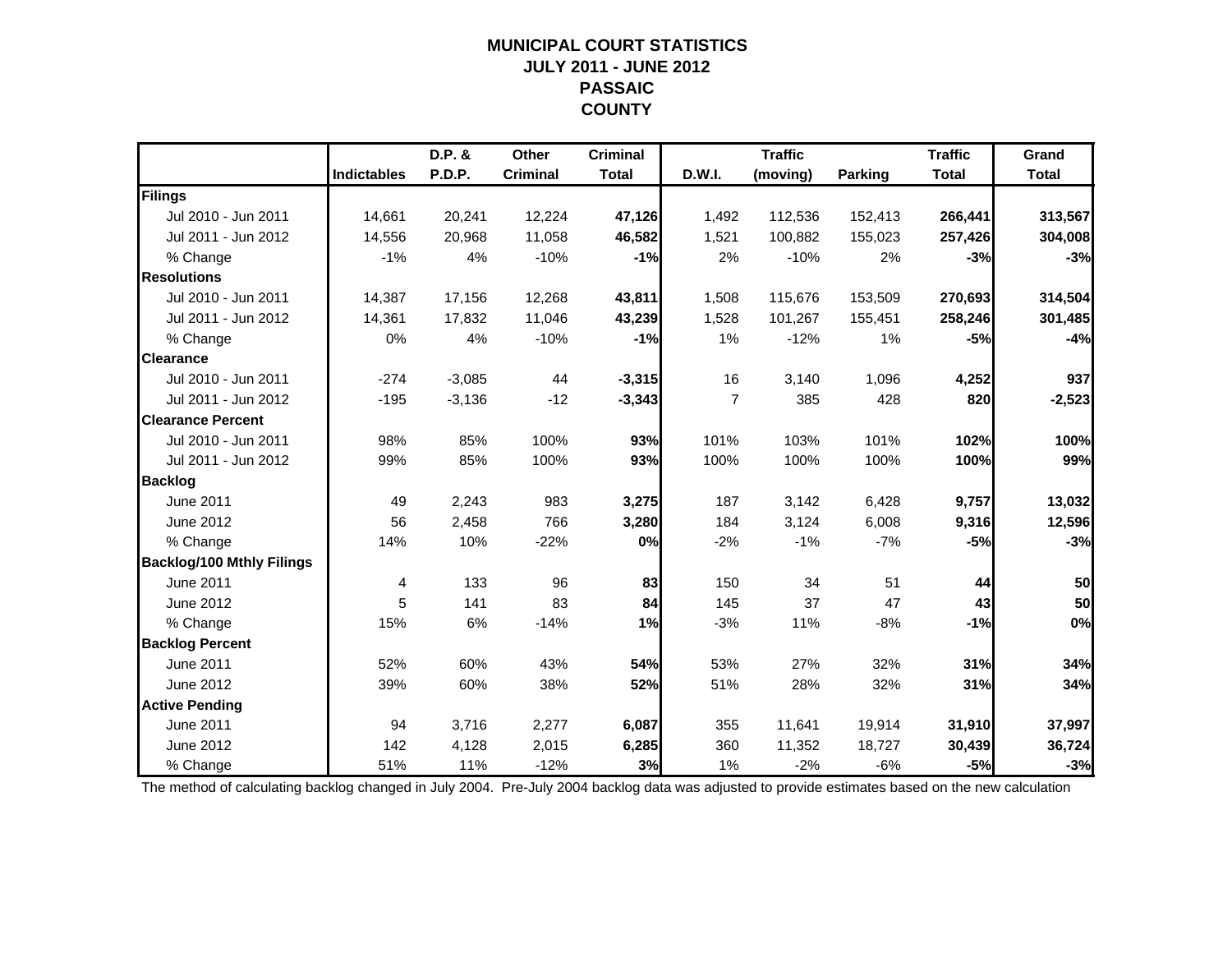### **MUNICIPAL COURT STATISTICSJULY 2011 - JUNE 2012 SALEMCOUNTY**

|                                  |                    | D.P. & | Other           | <b>Criminal</b> |        | <b>Traffic</b> |         | <b>Traffic</b> | Grand        |
|----------------------------------|--------------------|--------|-----------------|-----------------|--------|----------------|---------|----------------|--------------|
|                                  | <b>Indictables</b> | P.D.P. | <b>Criminal</b> | <b>Total</b>    | D.W.I. | (moving)       | Parking | <b>Total</b>   | <b>Total</b> |
| Filings                          |                    |        |                 |                 |        |                |         |                |              |
| Jul 2010 - Jun 2011              | 2,910              | 4,478  | 1,650           | 9,038           | 415    | 17,284         | 1,316   | 19,015         | 28,053       |
| Jul 2011 - Jun 2012              | 2,882              | 5,029  | 1,676           | 9,587           | 399    | 16,404         | 2,427   | 19,230         | 28,817       |
| % Change                         | $-1%$              | 12%    | 2%              | 6%              | $-4%$  | $-5%$          | 84%     | 1%             | 3%           |
| <b>Resolutions</b>               |                    |        |                 |                 |        |                |         |                |              |
| Jul 2010 - Jun 2011              | 2,890              | 4,443  | 2,053           | 9,386           | 410    | 17,672         | 1,386   | 19,468         | 28,854       |
| Jul 2011 - Jun 2012              | 2,878              | 4,687  | 2,122           | 9,687           | 394    | 16,353         | 2,223   | 18,970         | 28,657       |
| % Change                         | 0%                 | 5%     | 3%              | 3%              | $-4%$  | $-7%$          | 60%     | $-3%$          | $-1%$        |
| <b>Clearance</b>                 |                    |        |                 |                 |        |                |         |                |              |
| Jul 2010 - Jun 2011              | $-20$              | $-35$  | 403             | 348             | $-5$   | 388            | 70      | 453            | 801          |
| Jul 2011 - Jun 2012              | $-4$               | $-342$ | 446             | 100             | $-5$   | $-51$          | $-204$  | $-260$         | $-160$       |
| <b>Clearance Percent</b>         |                    |        |                 |                 |        |                |         |                |              |
| Jul 2010 - Jun 2011              | 99%                | 99%    | 124%            | 104%            | 99%    | 102%           | 105%    | 102%           | 103%         |
| Jul 2011 - Jun 2012              | 100%               | 93%    | 127%            | 101%            | 99%    | 100%           | 92%     | 99%            | 99%          |
| <b>Backlog</b>                   |                    |        |                 |                 |        |                |         |                |              |
| June 2011                        | $\Omega$           | 209    | 71              | 280             | 48     | 414            | 106     | 568            | 848          |
| June 2012                        | 3                  | 288    | 70              | 361             | 63     | 523            | 118     | 704            | 1,065        |
| % Change                         |                    | 38%    | $-1%$           | 29%             | 31%    | 26%            | 11%     | 24%            | 26%          |
| <b>Backlog/100 Mthly Filings</b> |                    |        |                 |                 |        |                |         |                |              |
| <b>June 2011</b>                 | 0                  | 56     | 52              | 37              | 139    | 29             | 97      | 36             | 36           |
| June 2012                        | 1                  | 69     | 50              | 45              | 189    | 38             | 58      | 44             | 44           |
| % Change                         |                    | 23%    | $-3%$           | 22%             | 37%    | 33%            | $-40%$  | 23%            | 22%          |
| <b>Backlog Percent</b>           |                    |        |                 |                 |        |                |         |                |              |
| <b>June 2011</b>                 | 0%                 | 36%    | 30%             | 34%             | 49%    | 24%            | 67%     | 28%            | 30%          |
| June 2012                        | 50%                | 43%    | 34%             | 41%             | 60%    | 27%            | 37%     | 30%            | 33%          |
| <b>Active Pending</b>            |                    |        |                 |                 |        |                |         |                |              |
| <b>June 2011</b>                 | $\mathbf 0$        | 582    | 239             | 821             | 98     | 1,757          | 158     | 2,013          | 2,834        |
| June 2012                        | 6                  | 676    | 205             | 887             | 105    | 1,906          | 316     | 2,327          | 3,214        |
| % Change                         |                    | 16%    | $-14%$          | 8%              | 7%     | 8%             | 100%    | 16%            | 13%          |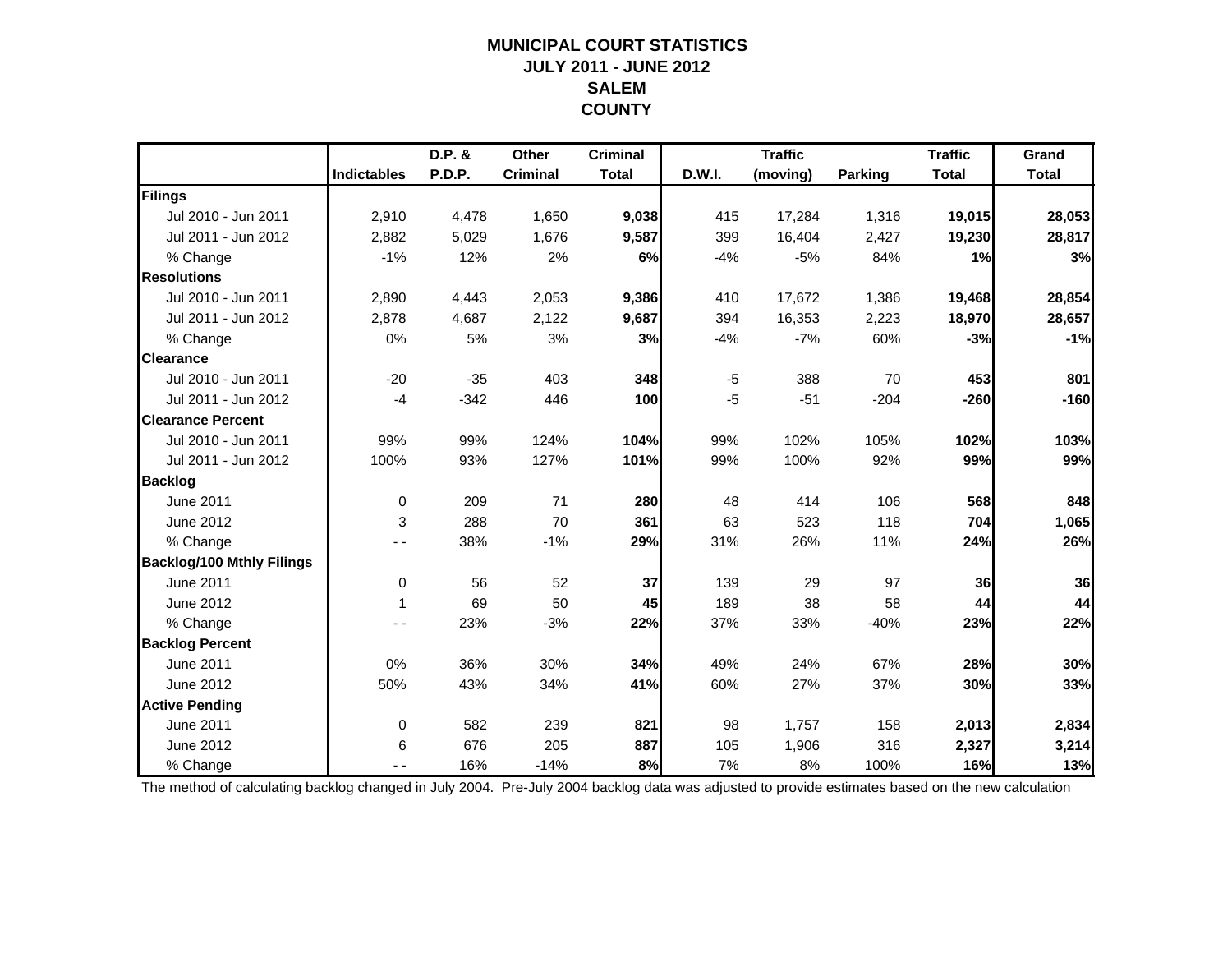### **MUNICIPAL COURT STATISTICSJULY 2011 - JUNE 2012 SOMERSET COUNTY**

|                                  |                    | D.P. & | Other           | <b>Criminal</b> |        | <b>Traffic</b> |                | <b>Traffic</b> | Grand        |
|----------------------------------|--------------------|--------|-----------------|-----------------|--------|----------------|----------------|----------------|--------------|
|                                  | <b>Indictables</b> | P.D.P. | <b>Criminal</b> | <b>Total</b>    | D.W.I. | (moving)       | <b>Parking</b> | <b>Total</b>   | <b>Total</b> |
| Filings                          |                    |        |                 |                 |        |                |                |                |              |
| Jul 2010 - Jun 2011              | 2,017              | 6,471  | 3,248           | 11,736          | 1,074  | 74,757         | 23,380         | 99,211         | 110,947      |
| Jul 2011 - Jun 2012              | 1,976              | 7,044  | 3,320           | 12,340          | 1,024  | 79,512         | 21,673         | 102,209        | 114,549      |
| % Change                         | $-2%$              | 9%     | 2%              | 5%              | $-5%$  | 6%             | $-7%$          | 3%             | 3%           |
| <b>Resolutions</b>               |                    |        |                 |                 |        |                |                |                |              |
| Jul 2010 - Jun 2011              | 1,992              | 5,539  | 3,908           | 11,439          | 1,042  | 73,951         | 22,828         | 97,821         | 109,260      |
| Jul 2011 - Jun 2012              | 1,963              | 6,540  | 3,677           | 12,180          | 1,063  | 79,567         | 22,103         | 102,733        | 114,913      |
| % Change                         | $-1%$              | 18%    | $-6%$           | 6%              | 2%     | 8%             | $-3%$          | 5%             | 5%           |
| <b>Clearance</b>                 |                    |        |                 |                 |        |                |                |                |              |
| Jul 2010 - Jun 2011              | $-25$              | $-932$ | 660             | $-297$          | $-32$  | $-806$         | $-552$         | $-1,390$       | $-1,687$     |
| Jul 2011 - Jun 2012              | $-13$              | $-504$ | 357             | $-160$          | 39     | 55             | 430            | 524            | 364          |
| <b>Clearance Percent</b>         |                    |        |                 |                 |        |                |                |                |              |
| Jul 2010 - Jun 2011              | 99%                | 86%    | 120%            | 97%             | 97%    | 99%            | 98%            | 99%            | 98%          |
| Jul 2011 - Jun 2012              | 99%                | 93%    | 111%            | 99%             | 104%   | 100%           | 102%           | 101%           | 100%         |
| <b>Backlog</b>                   |                    |        |                 |                 |        |                |                |                |              |
| June 2011                        | 17                 | 919    | 391             | 1,327           | 143    | 2,447          | 1,321          | 3,911          | 5,238        |
| June 2012                        | 12                 | 1,120  | 311             | 1,443           | 137    | 2,195          | 1,065          | 3,397          | 4,840        |
| % Change                         | $-29%$             | 22%    | $-20%$          | 9%              | $-4%$  | $-10%$         | $-19%$         | $-13%$         | $-8%$        |
| <b>Backlog/100 Mthly Filings</b> |                    |        |                 |                 |        |                |                |                |              |
| June 2011                        | 10                 | 170    | 144             | 136             | 160    | 39             | 68             | 47             | 57           |
| <b>June 2012</b>                 | $\overline{7}$     | 191    | 112             | 140             | 161    | 33             | 59             | 40             | 51           |
| % Change                         | $-28%$             | 12%    | $-22%$          | 3%              | 0%     | $-16%$         | $-13%$         | $-16%$         | $-11%$       |
| <b>Backlog Percent</b>           |                    |        |                 |                 |        |                |                |                |              |
| <b>June 2011</b>                 | 89%                | 59%    | 50%             | 56%             | 48%    | 28%            | 46%            | 33%            | 37%          |
| <b>June 2012</b>                 | 75%                | 64%    | 49%             | 60%             | 50%    | 27%            | 46%            | 31%            | 37%          |
| <b>Active Pending</b>            |                    |        |                 |                 |        |                |                |                |              |
| <b>June 2011</b>                 | 19                 | 1,554  | 784             | 2,357           | 298    | 8,612          | 2,879          | 11,789         | 14,146       |
| June 2012                        | 16                 | 1,756  | 641             | 2,413           | 275    | 8,267          | 2,294          | 10,836         | 13,249       |
| % Change                         | $-16%$             | 13%    | $-18%$          | 2%              | $-8%$  | $-4%$          | $-20%$         | $-8%$          | $-6%$        |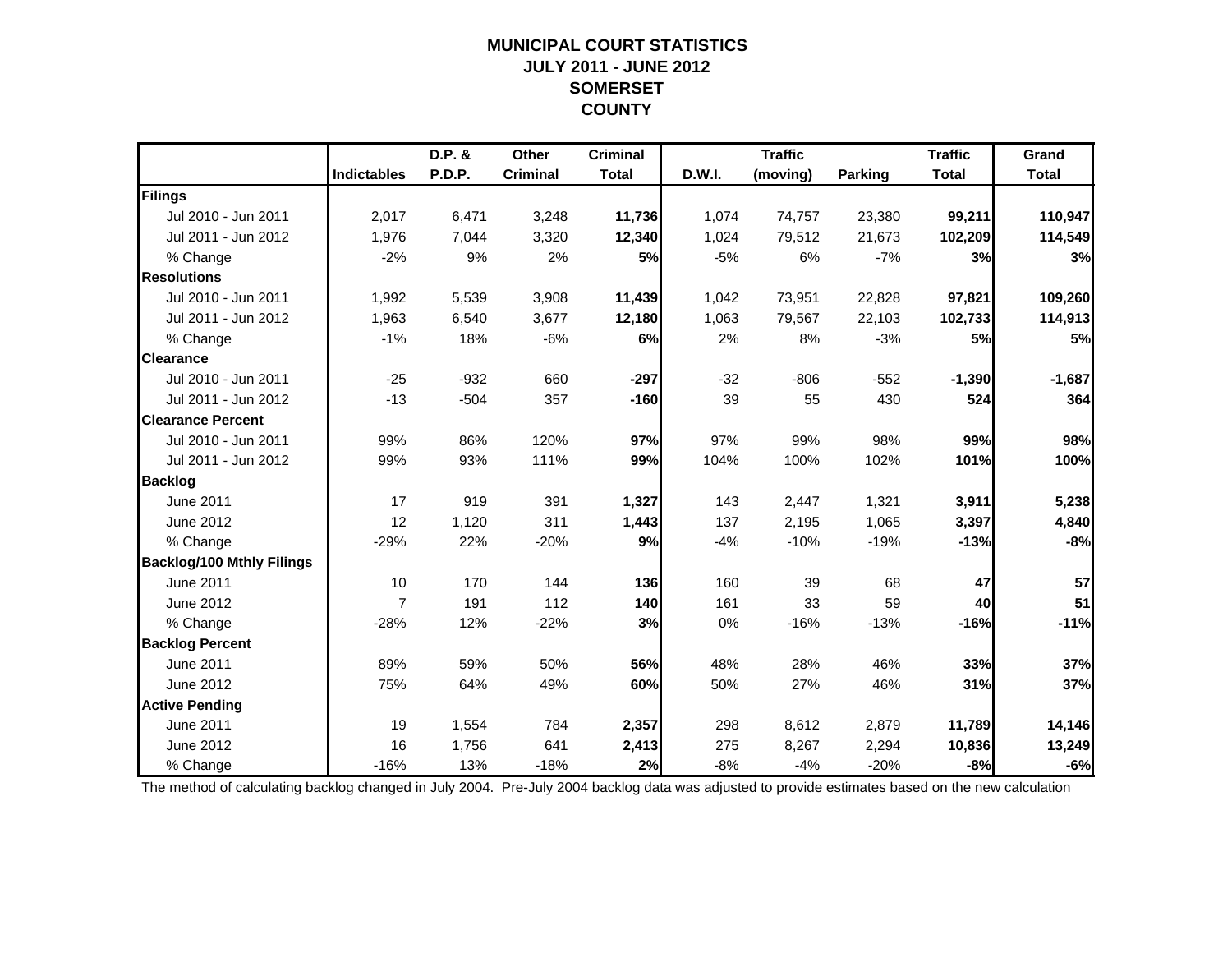### **MUNICIPAL COURT STATISTICSJULY 2011 - JUNE 2012 SUSSEX COUNTY**

|                                  |                    | D.P. & | Other           | <b>Criminal</b> |               | <b>Traffic</b> |                | <b>Traffic</b> | Grand        |
|----------------------------------|--------------------|--------|-----------------|-----------------|---------------|----------------|----------------|----------------|--------------|
|                                  | <b>Indictables</b> | P.D.P. | <b>Criminal</b> | <b>Total</b>    | <b>D.W.I.</b> | (moving)       | <b>Parking</b> | <b>Total</b>   | <b>Total</b> |
| Filings                          |                    |        |                 |                 |               |                |                |                |              |
| Jul 2010 - Jun 2011              | 1.944              | 4,517  | 1,879           | 8,340           | 701           | 23,679         | 2,474          | 26,854         | 35,194       |
| Jul 2011 - Jun 2012              | 2,008              | 4,273  | 1,774           | 8,055           | 657           | 21,673         | 2,089          | 24,419         | 32,474       |
| % Change                         | 3%                 | $-5%$  | $-6%$           | $-3%$           | $-6%$         | $-8%$          | $-16%$         | $-9%$          | $-8%$        |
| <b>Resolutions</b>               |                    |        |                 |                 |               |                |                |                |              |
| Jul 2010 - Jun 2011              | 1,929              | 4,367  | 1,986           | 8,282           | 672           | 23,802         | 2,497          | 26,971         | 35,253       |
| Jul 2011 - Jun 2012              | 1,981              | 4,415  | 1,877           | 8,273           | 664           | 22,020         | 2,150          | 24,834         | 33,107       |
| % Change                         | 3%                 | 1%     | $-5%$           | 0%              | $-1%$         | $-7%$          | $-14%$         | $-8%$          | $-6%$        |
| <b>Clearance</b>                 |                    |        |                 |                 |               |                |                |                |              |
| Jul 2010 - Jun 2011              | $-15$              | $-150$ | 107             | $-58$           | $-29$         | 123            | 23             | 117            | 59           |
| Jul 2011 - Jun 2012              | $-27$              | 142    | 103             | 218             | 7             | 347            | 61             | 415            | 633          |
| <b>Clearance Percent</b>         |                    |        |                 |                 |               |                |                |                |              |
| Jul 2010 - Jun 2011              | 99%                | 97%    | 106%            | 99%             | 96%           | 101%           | 101%           | 100%           | 100%         |
| Jul 2011 - Jun 2012              | 99%                | 103%   | 106%            | 103%            | 101%          | 102%           | 103%           | 102%           | 102%         |
| <b>Backlog</b>                   |                    |        |                 |                 |               |                |                |                |              |
| <b>June 2011</b>                 | 5                  | 569    | 84              | 658             | 102           | 906            | 136            | 1,144          | 1,802        |
| June 2012                        | 2                  | 488    | 118             | 608             | 102           | 785            | 102            | 989            | 1,597        |
| % Change                         | $-60%$             | $-14%$ | 40%             | $-8%$           | 0%            | $-13%$         | $-25%$         | $-14%$         | $-11%$       |
| <b>Backlog/100 Mthly Filings</b> |                    |        |                 |                 |               |                |                |                |              |
| <b>June 2011</b>                 | 3                  | 151    | 54              | 95              | 175           | 46             | 66             | 51             | 61           |
| June 2012                        | 1                  | 137    | 80              | 91              | 186           | 43             | 59             | 49             | 59           |
| % Change                         | $-61%$             | $-9%$  | 49%             | $-4%$           | 7%            | $-5%$          | $-11%$         | $-5%$          | $-4%$        |
| <b>Backlog Percent</b>           |                    |        |                 |                 |               |                |                |                |              |
| <b>June 2011</b>                 | 45%                | 57%    | 33%             | 52%             | 56%           | 30%            | 56%            | 33%            | 38%          |
| June 2012                        | 18%                | 54%    | 46%             | 52%             | 59%           | 30%            | 49%            | 33%            | 38%          |
| <b>Active Pending</b>            |                    |        |                 |                 |               |                |                |                |              |
| <b>June 2011</b>                 | 11                 | 1,007  | 253             | 1,271           | 183           | 3,011          | 244            | 3,438          | 4,709        |
| June 2012                        | 11                 | 904    | 258             | 1,173           | 173           | 2,627          | 210            | 3,010          | 4,183        |
| % Change                         | 0%                 | $-10%$ | 2%              | $-8%$           | $-5%$         | $-13%$         | $-14%$         | $-12%$         | $-11%$       |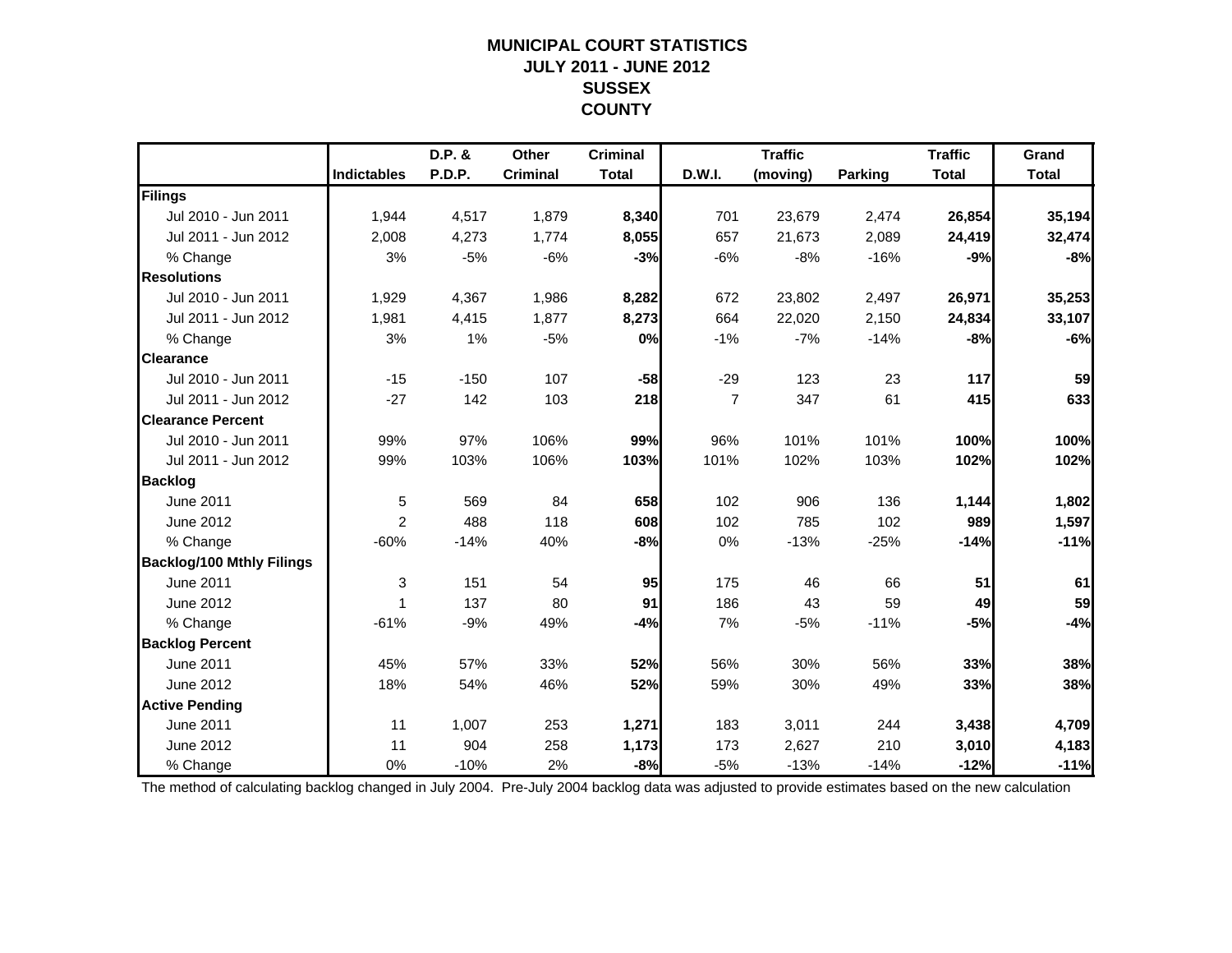### **MUNICIPAL COURT STATISTICSJULY 2011 - JUNE 2012 UNION COUNTY**

|                                  |                    | D.P. &   | Other           | <b>Criminal</b> |        | <b>Traffic</b> |                | <b>Traffic</b> | Grand        |
|----------------------------------|--------------------|----------|-----------------|-----------------|--------|----------------|----------------|----------------|--------------|
|                                  | <b>Indictables</b> | P.D.P.   | <b>Criminal</b> | <b>Total</b>    | D.W.I. | (moving)       | <b>Parking</b> | <b>Total</b>   | <b>Total</b> |
| Filings                          |                    |          |                 |                 |        |                |                |                |              |
| Jul 2010 - Jun 2011              | 11,222             | 18,521   | 8,903           | 38,646          | 1,622  | 196,792        | 188,214        | 386,628        | 425,274      |
| Jul 2011 - Jun 2012              | 10,952             | 18,815   | 9,401           | 39,168          | 1,609  | 230,188        | 194,127        | 425,924        | 465,092      |
| % Change                         | $-2%$              | 2%       | 6%              | 1%              | $-1%$  | 17%            | 3%             | 10%            | 9%           |
| <b>Resolutions</b>               |                    |          |                 |                 |        |                |                |                |              |
| Jul 2010 - Jun 2011              | 11,083             | 16,102   | 10,159          | 37,344          | 1,611  | 191,072        | 186,901        | 379,584        | 416,928      |
| Jul 2011 - Jun 2012              | 10,827             | 15,471   | 10,697          | 36,995          | 1,500  | 221,400        | 193,468        | 416,368        | 453,363      |
| % Change                         | $-2%$              | $-4%$    | 5%              | $-1%$           | $-7%$  | 16%            | 4%             | 10%            | 9%           |
| <b>Clearance</b>                 |                    |          |                 |                 |        |                |                |                |              |
| Jul 2010 - Jun 2011              | $-139$             | $-2,419$ | 1,256           | $-1,302$        | $-11$  | $-5,720$       | $-1,313$       | $-7,044$       | $-8,346$     |
| Jul 2011 - Jun 2012              | $-125$             | $-3,344$ | 1,296           | $-2,173$        | $-109$ | $-8,788$       | $-659$         | $-9,556$       | $-11,729$    |
| <b>Clearance Percent</b>         |                    |          |                 |                 |        |                |                |                |              |
| Jul 2010 - Jun 2011              | 99%                | 87%      | 114%            | 97%             | 99%    | 97%            | 99%            | 98%            | 98%          |
| Jul 2011 - Jun 2012              | 99%                | 82%      | 114%            | 94%             | 93%    | 96%            | 100%           | 98%            | 97%          |
| <b>Backlog</b>                   |                    |          |                 |                 |        |                |                |                |              |
| June 2011                        | 25                 | 2,920    | 1,352           | 4,297           | 197    | 4,334          | 7,204          | 11,735         | 16,032       |
| June 2012                        | 16                 | 3,773    | 1,107           | 4,896           | 284    | 6,607          | 6,744          | 13,635         | 18,531       |
| % Change                         | $-36%$             | 29%      | $-18%$          | 14%             | 44%    | 52%            | $-6%$          | 16%            | 16%          |
| <b>Backlog/100 Mthly Filings</b> |                    |          |                 |                 |        |                |                |                |              |
| June 2011                        | 3                  | 189      | 182             | $133$           | 146    | 26             | 46             | 36             | 45           |
| June 2012                        | $\overline{2}$     | 241      | 141             | 150             | 212    | 34             | 42             | 38             | 48           |
| % Change                         | $-34%$             | 27%      | $-22%$          | 12%             | 45%    | 30%            | $-9%$          | 5%             | 6%           |
| <b>Backlog Percent</b>           |                    |          |                 |                 |        |                |                |                |              |
| <b>June 2011</b>                 | 63%                | 64%      | 58%             | 62%             | 53%    | 20%            | 33%            | 27%            | 31%          |
| June 2012                        | 18%                | 68%      | 54%             | 64%             | 57%    | 22%            | 32%            | 26%            | 31%          |
| <b>Active Pending</b>            |                    |          |                 |                 |        |                |                |                |              |
| <b>June 2011</b>                 | 40                 | 4,561    | 2,317           | 6,918           | 374    | 22,131         | 21,728         | 44,233         | 51,151       |
| June 2012                        | 87                 | 5,517    | 2,045           | 7,649           | 494    | 30,304         | 21,329         | 52,127         | 59,776       |
| % Change                         | 118%               | 21%      | $-12%$          | 11%             | 32%    | 37%            | $-2%$          | 18%            | 17%          |